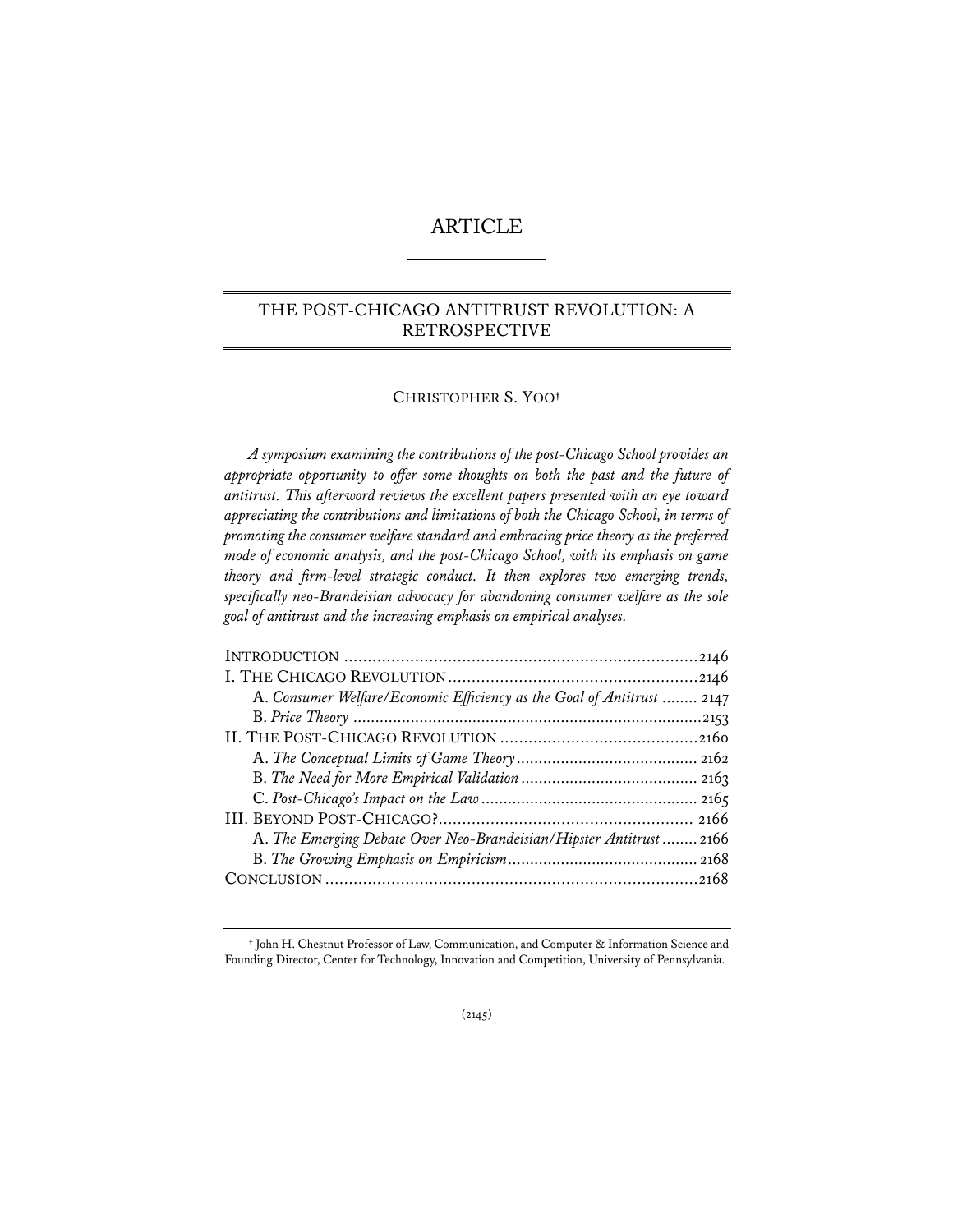#### INTRODUCTION

I would like to thank the Law Review staff for inviting me to write the afterword to what was a terrific symposium. Milestone conferences like this provide a welcome opportunity to look both backward to see how far the law has come and forward to project how emerging trends might affect future developments.

In particular, a conference on "The Post-Chicago Antitrust Revolution" provides an opportunity to look not only at the post-Chicago School, but also the Chicago School, which motivated its genesis. In addition, this afterword is also an apt occasion to speculate about the potential impact of approaches that have gained increasing attention in recent years, such as neo-Brandeisianism and empirical antitrust.

## I. THE CHICAGO REVOLUTION

In many ways, the natural place to begin an afterword for a symposium on "The Post-Chicago Antitrust Revolution" is by looking at the school of thought that gave this movement its name: the Chicago School. Post-Chicago scholars often use the Chicago School as the foil for their analyses.**<sup>1</sup>** For example, this symposium's opening presentation on "Framing the Chicago School of Antitrust Analysis" used the Chicago School's position as the starting point for its critical analysis.**<sup>2</sup>** Other symposium contributors took similar approaches.**<sup>3</sup>**

Scholars differ in their assessment of the Chicago School's impact. Many Chicago School supporters have claimed that their arguments have swept the field.**<sup>4</sup>** Others assert that the Harvard School has proven more influential than

**<sup>1</sup>** For a prominent recent example, see HOW THE CHICAGO SCHOOL OVERSHOT THE MARK: THE EFFECT OF CONSERVATIVE ECONOMIC ANALYSIS ON U.S. ANTITRUST (Robert Pitofsky ed., 2008), which collected essays largely positioned as critiques of the Chicago School.

**<sup>2</sup>** Herbert Hovenkamp & Fiona Scott Morton, *Framing the Chicago School of Antitrust Analysis*, 168 U. PA. L. REV. 1841, 1844(2020).

**<sup>3</sup>** *See* Jonathan B. Baker & Joseph Farrell, *Oligopoly Coordination, Economic Analysis, and the Prophylactic Role of Horizontal Merger Enforcement*, 168 U. PA. L. REV. 1985, 2002-07, (2020) (contrasting the authors' argument with the Chicago School's views of oligopolies); Andrew I. Gavil & Steven C. Salop, *Probability, Presumptions and Evidentiary Burdens in Antitrust Analysis: Revitalizing the Rule of Reason for Exclusionary Conduct*, 168 U. PA. L. REV. 2109, 2119-24 (2020) (arguing that the Chicago School's teachings produced presumptions and burdens of proof that need to be updated).

**<sup>4</sup>** For a classic example see Edmund W. Kitch, *The Fire of Truth: A Remembrance of Law and Economics at Chicago, 1932-1970*, 26 J.L. & ECON. 163 (1983). *See also, e.g.*, Daniel A. Crane, *Chicago, Post-Chicago, and Neo-Chicago*, 76 U. CHI. L. REV. 1911, 1911, 1913 (2009) (reviewing HOW THE CHICAGO SCHOOL OVERSHOT THE MARK, *supra* note 1) (discussing the Chicago School's "complete and resounding victory" and the "tidal wave of pro-Chicago sentiment" that "continued to wreak its vengeance" in the 2000s); Bruce H. Kobayashi & Timothy J. Muris, *Chicago, Post-*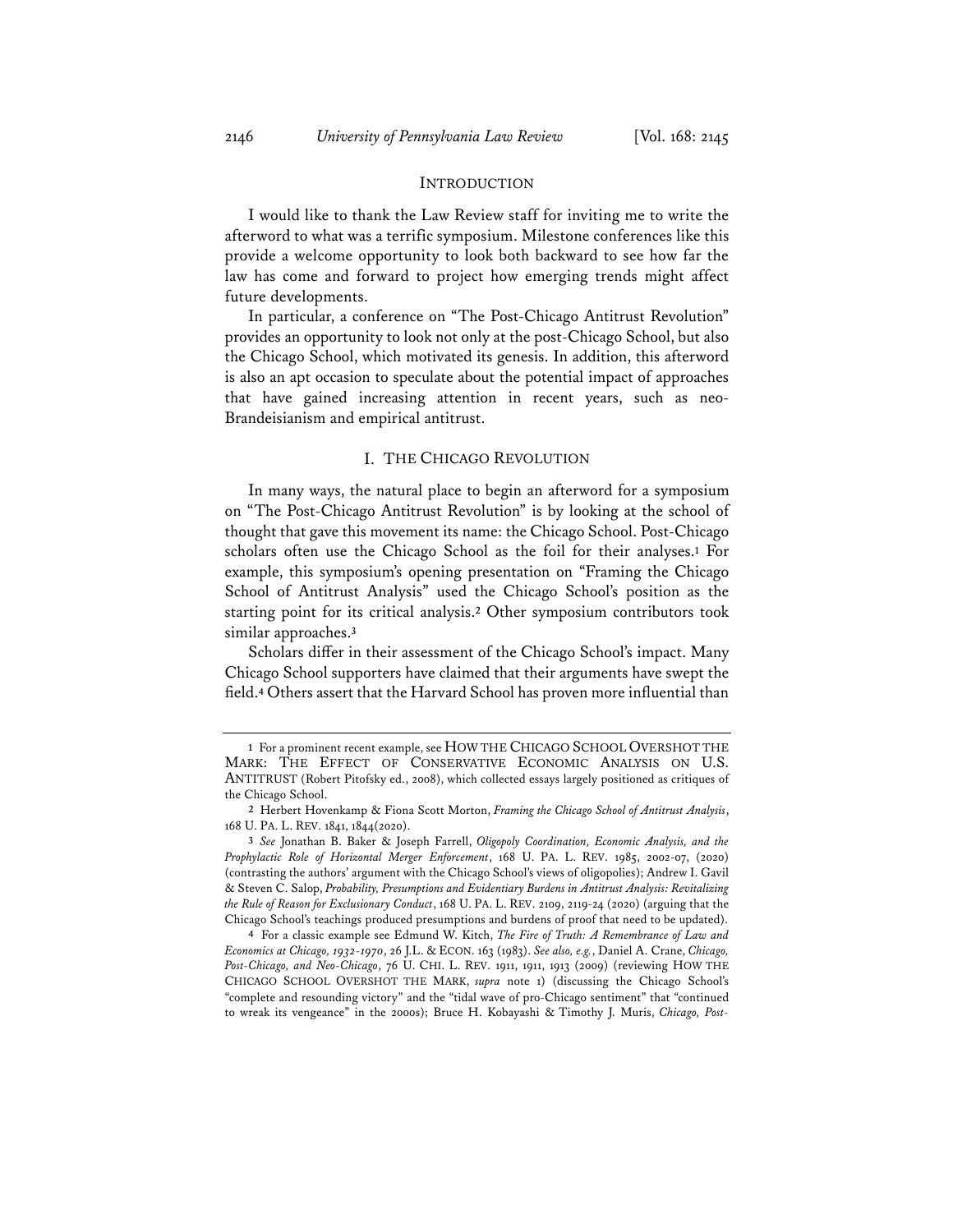the Chicago School in shaping antitrust doctrine.**<sup>5</sup>** Still others have tried to strike a middle ground, arguing that both schools have played a critical role.**<sup>6</sup>**

Differentiating between two separate threads of the Chicago School's argument can help reconcile these disparate assessments. The first contends that consumer welfare/economic efficiency represents the sole focus of antitrust. With respect to this claim, the Chicago School position prevailed, with the Harvard School's support. The second thread involves the Chicago School's preferred approach to applying economic analysis principles to antitrust: price theory. The Chicago School's success with respect to this latter aspect is more mixed.

#### A. *Consumer Welfare/Economic Efficiency as the Goal of Antitrust*

Although modern antitrust law typically views the Chicago and post-Chicago Schools as the dominant opposing viewpoints, the Chicago School initially arose as a reaction to a different movement: the Populist School that dominated antitrust thinking prior to the 1970s.**<sup>7</sup>** Echoing Louis Brandeis's concerns about the "curse of bigness,"**<sup>8</sup>** the Populist School rejected economic

*Chicago, and Beyond: Time to Let Go of the 20th Century*, 78 ANTITRUST L.J. 147, 167, 171 (2012) (concluding that "[t]here was a revolution in antitrust: Chicago prevailed" and that "[t]he Revolution succeeded; one only has to read the numerous Supreme Court decisions rejecting the *ancien régime* to understand the triumph of Chicago").

**<sup>5</sup>** *See* Hovenkamp & Scott Morton, *supra* note 2, at 1870 ("The Chicago School's influence on antitrust decision making in the federal courts has been more ideological than technical. In choosing technical rules, the Supreme Court has almost always looked to the Harvard School."); *see also, e.g.*, Einer Elhauge, *Harvard, Not Chicago: Which Antitrust School Drives Recent U.S. Supreme Court Decisions?*, COMPETITION POL'Y INT'L, Autumn 2007, at 59, 60 (concluding that Supreme Court decisions "indicate an embrace of the moderate Harvard School approach . . . rather than an embrace of Chicago school principles"); Herbert Hovenkamp, *The Harvard and Chicago Schools and the Dominant Firm*, *in* HOW THE CHICAGO SCHOOL OVERSHOT THE MARK, *supra* note 1, at 109, 112 ("[A]ntitrust law as produced by the courts today comes much closer to representing the ideas of a somewhat chastised Harvard School than of any traditional version of the Chicago School.").

**<sup>6</sup>** *See, e.g.*, Thomas E. Kauper, *Influence of Conservative Economic Analysis on the Development of the Law of Antitrust*, *in* HOW THE CHICAGO SCHOOL OVERSHOT THE MARK, *supra* note 1, at 40, 42 (attributing modern doctrine to a collective "Chicago-Harvard Grinch and perhaps a good Grinch besides"); William E. Kovacic, *The Intellectual DNA of Modern U.S. Competition Law for Dominant Firm Conduct: The Chicago/Harvard Double Helix*, 2007 COLUM. BUS. L. REV. 1, 13-14 (2007) (concluding that antitrust law on single-firm conduct reflects a "combination of Chicago School and Harvard School perspectives"); William H. Page, *Areeda, Chicago, and Antitrust Injury: Economic Efficiency and Legal Process*, 41 ANTITRUST BULL. 909, 910 (1996) (calling Harvard School leader Phillip Areeda and the Chicago School "the twin pillars of contemporary antitrust").

**<sup>7</sup>** For a useful overview of this conflict, see Michael S. Jacobs, *An Essay on the Normative Foundations of Antitrust Economics*, 74 N.C. L. REV. 219, 234-40 (1995).

**<sup>8</sup>** Louis D. Brandeis, *A Curse of Bigness*, HARPER'S WKLY., Jan. 10, 1914, at 18. This theme is so influential in Brandeis's work that an editor chose to use it as the title for a collection of Brandeis's papers. THE CURSE OF BIGNESS: MISCELLANEOUS PAPERS OF LOUIS D. BRANDEIS (Osmond K. Fraenkel ed., 1935).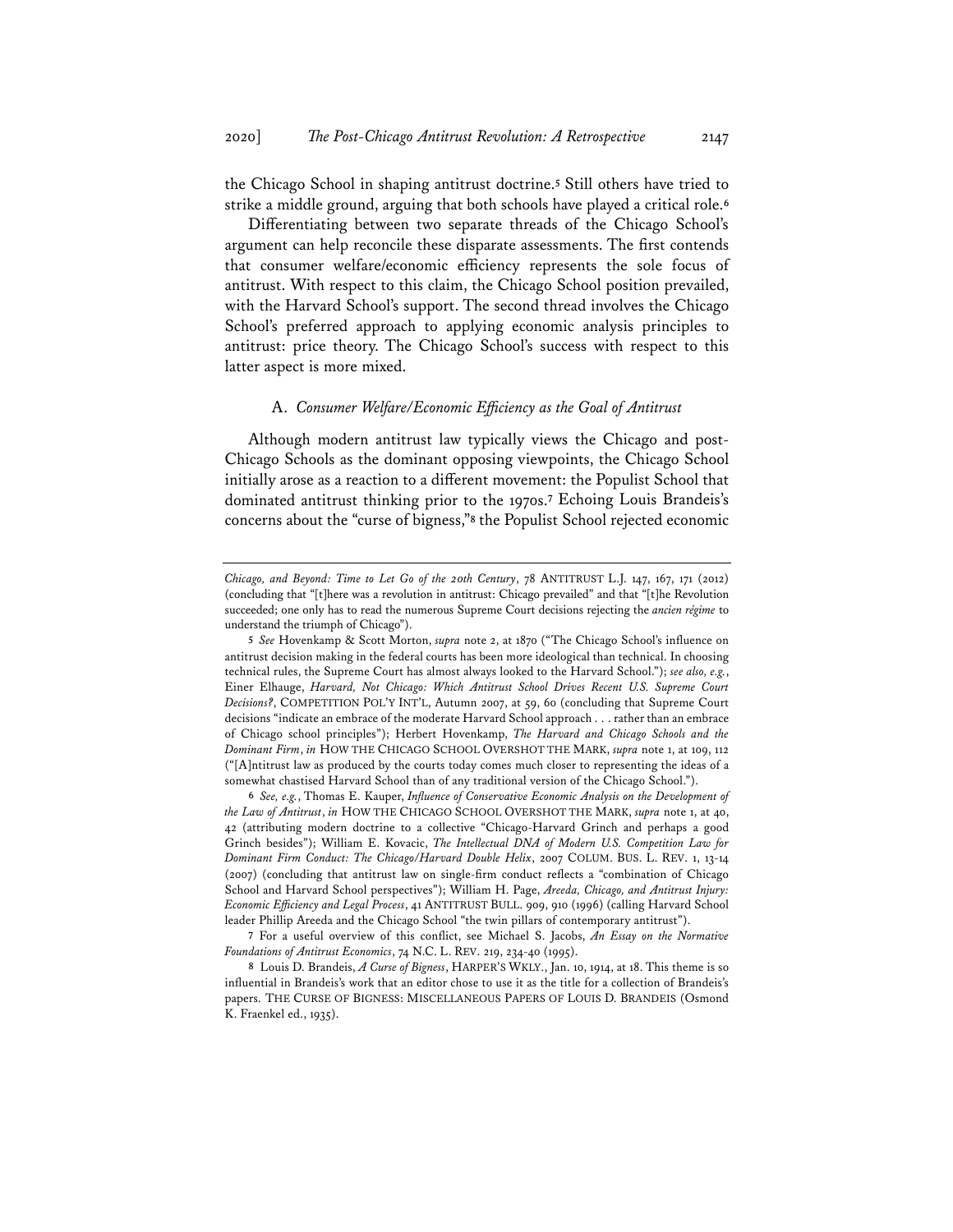welfare as the sole focus of antitrust and instead embraced a plural approach that included a wide range of noneconomic concerns, reflected in previous antitrust symposia published in this journal in 1977 and 1979.**<sup>9</sup>** These scholars embraced a Jeffersonian conception of an economy comprised of small firms,**<sup>10</sup>** complete freedom of choice by sellers and buyers,**<sup>11</sup>** and the promotion of wealth redistribution,**<sup>12</sup>** along with expanding purely economic considerations to include political concerns**<sup>13</sup>** and a preference for per se rules.**<sup>14</sup>**

The Supreme Court decisions of the era largely reflected the views of the Populist School, striking down mergers by firms controlling as little as five percent of the market**<sup>15</sup>** and declaring a wide range of business practices illegal

**11** *See* Elzinga, *supra* note 10, at 1200 (identifying individual liberty as an important equity objective of antitrust enforcement); *see also* Fox, *supra* note 10, at 1151-52 (noting that Supreme Court decisions in the 1960s and 1970s "protected the freedom of the independent trader to sell where and to whom the seller pleased"); Thomas E. Kauper, *The "Warren Court" and the Antitrust Laws: Of Economics, Populism, and Cynicism*, 67 MICH. L. REV. 325, 332 (1968) ("[T]he Court has proceeded with a method of analysis placing primary emphasis on equality of opportunity, free access to markets by competing sellers, and complete freedom of choice by buyers.").

**12** *See* Elzinga, *supra* note 10, at 1194-96 (advocating for including the redistribution of income as a goal of antitrust); *see also, e.g.*, Eleanor M. Fox, *Consumer Beware Chicago*, 84 MICH. L. REV. 1714, 1714-15, 1714 n.3 (1986) (arguing that the goals of antitrust should include the redistribution of wealth in addition to economic efficiency).

**13** *See* John J. Flynn, *Introduction*: *Antitrust Jurisprudence: A Symposium on the Economic, Political and Social Goals of Antitrust Policy*, 125 U. PA. L. REV. 1182, 1186-90 (acknowledging arguments that antitrust should include political and social goals as well as the goal of economic efficiency); Robert Pitofsky, *The Political Content of Antitrust*, 127 U. PA. L. REV. 1051, 1051 (1979) (arguing for a consideration of political values when interpreting antitrust law); Louis B. Schwartz, *"Justice" and Other Non-Economic Goals of Antitrust*, 127 U. PA. L. REV. 1076, 1078, 1080 (1979) (agreeing with Pitofsky that political considerations should represent a central consideration of antitrust and not just a "tie-breaker in individual cases").

**14** Pitofsky, *supra* note 13, at 1058 (noting with approval that antitrust "occasionally disregards claims of efficiency, as in the imposition of per se rules against certain kinds of horizontal cartels"); Schwartz, *supra* note 13, at 1081 (arguing that "proper deference to the non-economic goals of antitrust" involved receptivity to per se rules); *see also* Fox, *supra* note 10, at 1183-85 (advocating for the retention of a number of per se rules for reasons aside from economic efficiency).

**15** *See, e.g.*, Ford Motor Co. v. United States, 405 U.S. 562, 568, 578 (1972) (condemning vertical merger that would have resulted in 10% market share); United States v. Von's Grocery Co., 384 U.S. 270, 271-72, 279 (1966) (condemning horizontal merger that would have resulted in 7.5% market share); Brown Shoe Co. v. United States, 370 U.S. 294, 343-44, 346 (1962) (condemning horizontal merger that would have resulted in 5% market share); Standard Oil Co. of Cal. v. United States, 337 U.S. 293, 295, 314 (1949) (condemning exclusive dealing contract that would have foreclosed 16% of the market).

**<sup>9</sup>** *Antitrust Jurisprudence: A Symposium on the Economic, Political and Social Goals of Antitrust Policy*, 125 U. PA. L.REV. 1182 (1977); *Symposium on Antitrust Law and Economics*, 127 U. PA. L.REV. 918 (1979).

**<sup>10</sup>** *See* Kenneth G. Elzinga, *The Goals of Antitrust: Other than Competition and Efficiency, What Else Counts?*, 125 U. PA. L. REV. 1191, 1196 (1977) ("The preference for small rather than large business units would appear to be an ideal candidate for an antitrust equity goal and one readily achieved through a strict policy against mergers and the more frequent use of dissolution decrees."); *see also, e.g.*, Eleanor M. Fox, *The Modernization of Antitrust: A New Equilibrium*, 66 CORNELL L. REV. 1140, 1150-51 (1981) (noting how the authors of a 1950 amendment of the antitrust laws "wished to preserve a society of small, independent, decentralized businesses").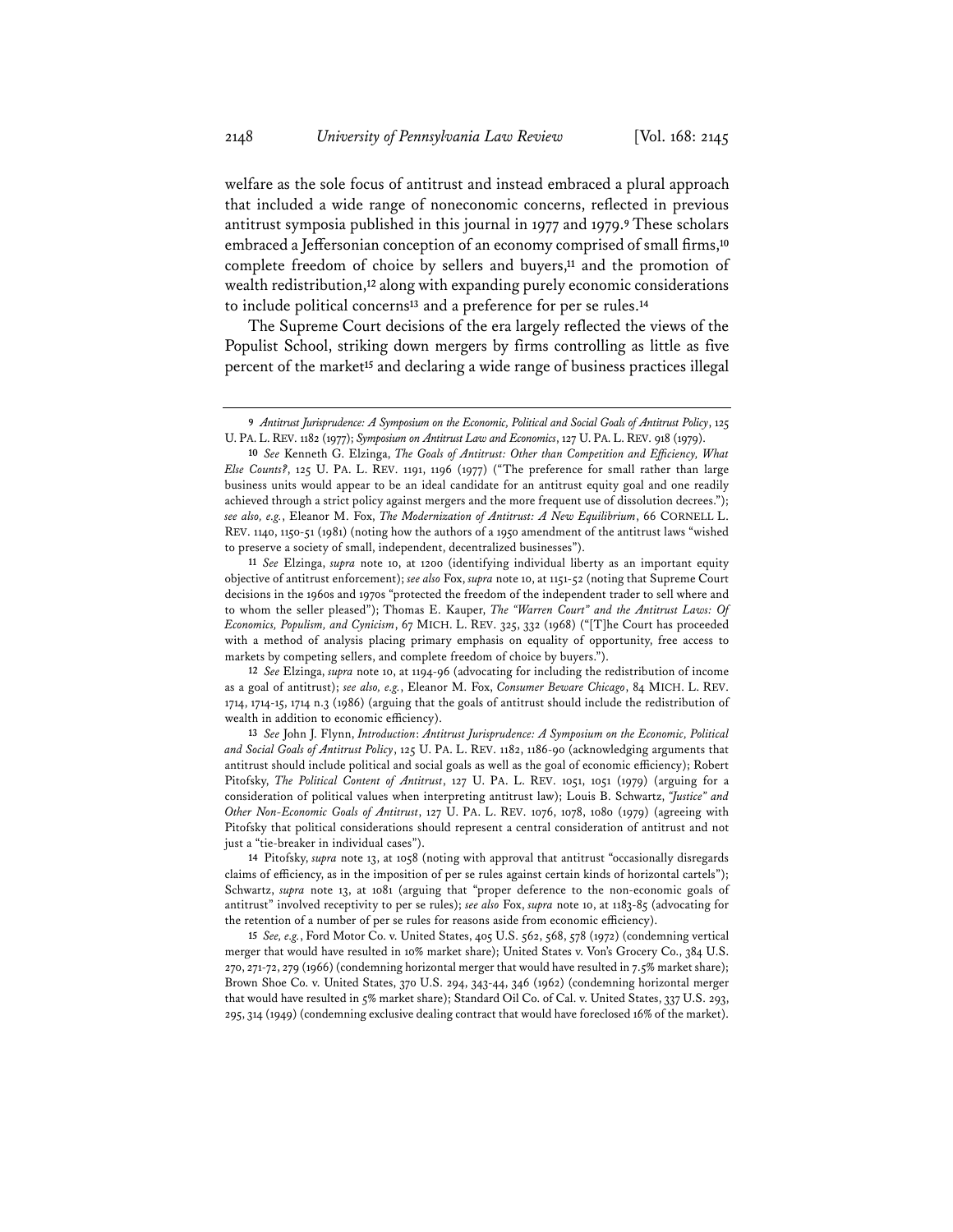per se without any inquiry into market power.**<sup>16</sup>** In addition, the initial 1968 Merger Guidelines promulgated by the Department of Justice under the leadership of Harvard School scholar Donald Turner were skeptical about horizontal mergers in concentrated markets that would create firms with as little as eight percent market share and disfavored any vertical merger involving firms holding as little as six to ten percent of the market.**<sup>17</sup>**

The Chicago School challenged each of these commitments. In particular, it rejected populists' advocacy for continuing to base antitrust on a plurality of considerations in favor of making economic efficiency and consumer welfare the sole guide to antitrust law.**<sup>18</sup>** This early Chicago work was backed by empirical scholarship,**<sup>19</sup>** a fact noted even by notable Chicago School critics.**<sup>20</sup>** Not all Chicago School supporters agreed: some have called for even more empiricism,**<sup>21</sup>** while others have seen Chicago School scholars (and indeed the entire field of industrial organization) turning away from empiricism in the 1980s.**<sup>22</sup>**

**<sup>16</sup>** *See, e.g.*, Albrecht v. Herald Co., 390 U.S. 145, 153 (1968) (holding maximum retail price maintenance illegal per se); United States v. Arnold, Schwinn & Co., 388 U.S. 365, 382 (1967) (holding nonprice vertical restraints illegal per se); Klor's, Inc. v. Broadway-Hale Stores, Inc., 359 U.S. 207, 212 (1959) (holding group boycotts illegal per se); N. Pac. Ry. Co. v. United States, 356 U.S. 1, 5, 7-8 (1958) (holding tying illegal per se); Dr. Miles Med. Co. v. John D. Park & Sons Co., 220 U.S. 373, 394, 408-09 (1911) (holding minimum retail price maintenance illegal per se).

**<sup>17</sup>** U.S. DEP'T OF JUSTICE, MERGER GUIDELINES §§ 5, 12 (1968), https://www.justice.gov/ sites/default/files/atr/legacy/2007/07/11/11247.pdf [https://perma.cc/ES5W-Q26B].

**<sup>18</sup>** *See, e.g.*, ROBERT H. BORK, THE ANTITRUST PARADOX 79–89 (1978) (concluding that "the case is overwhelming for judicial adherence to the single goal of consumer welfare in the interpretation of the antitrust laws" and advocating for "[e]xclusive adherence to a consumer welfare standard"); RICHARD A. POSNER, ANTITRUST LAW 18–20 (1976) (entertaining and rejecting "[s]ociopolitical [o]bjections" to monopolies including "promot[ing] economic efficiency . . . to promote small business").

**<sup>19</sup>** *See, e.g.*, Frank H. Easterbrook, *Vertical Arrangements and the Rule of Reason*, 53 ANTITRUST L.J. 135, 151 n.31 (1984) (noting the existence of an empirical literature testing the structure-conductperformance paradigm and whether certain practices constitute barriers to entry, and citing multiple examples); Joshua D. Wright, *Abandoning Antitrust's Chicago Obsession: The Case for Evidence-Based Antitrust*, 78 ANTITRUST L.J. 241, 246-47, 247 nn.22-27 (2012) (calling empiricism "[t]he second defining feature of the Chicago School of antitrust" (after price theory), and citing multiple sources).

**<sup>20</sup>** *See* F.M. Scherer, *Some Principles for Post-Chicago Antitrust Analysis*, 52 CASE W. RES. L. REV. 5, 7 (2001) ("One of the great Chicago traditions for students seeking the Ph.D. in industrial organization was to carry out careful, price theory-based empirical studies of specific real-world industries and institutions.").

**<sup>21</sup>** *See* Richard A. Posner, *The Chicago School of Antitrust Analysis*, 127 U. PA. L. REV. 925, 931 n.13 (1979) ("It is a curiosity, and a source of regret, that to this day very few of [Chicago School scholar Aaron] Director's ideas have been subjected to systematic empirical examination.").

**<sup>22</sup>** *See* E. Glen Weyl, *Price Theory*, 57 J. ECON. LITERATURE 329, 354 (2019) ("Price theory also receded from applied work for the twenty years starting in the 1980's . . . ."); Crane, *supra* note 4, at 1931-32 (calling for the neo-Chicago School to put greater emphasis on empirical work). The retreat from empiricism was part of a discipline-wide trend that was not unique to the Chicago School. *See* Timothy J. Muris, *Improving the Economic Foundations of Competition Policy*, 12 GEO. MASON L. REV. 1, 7 (2003) ("Although IO [industrial organization] was once a largely empirical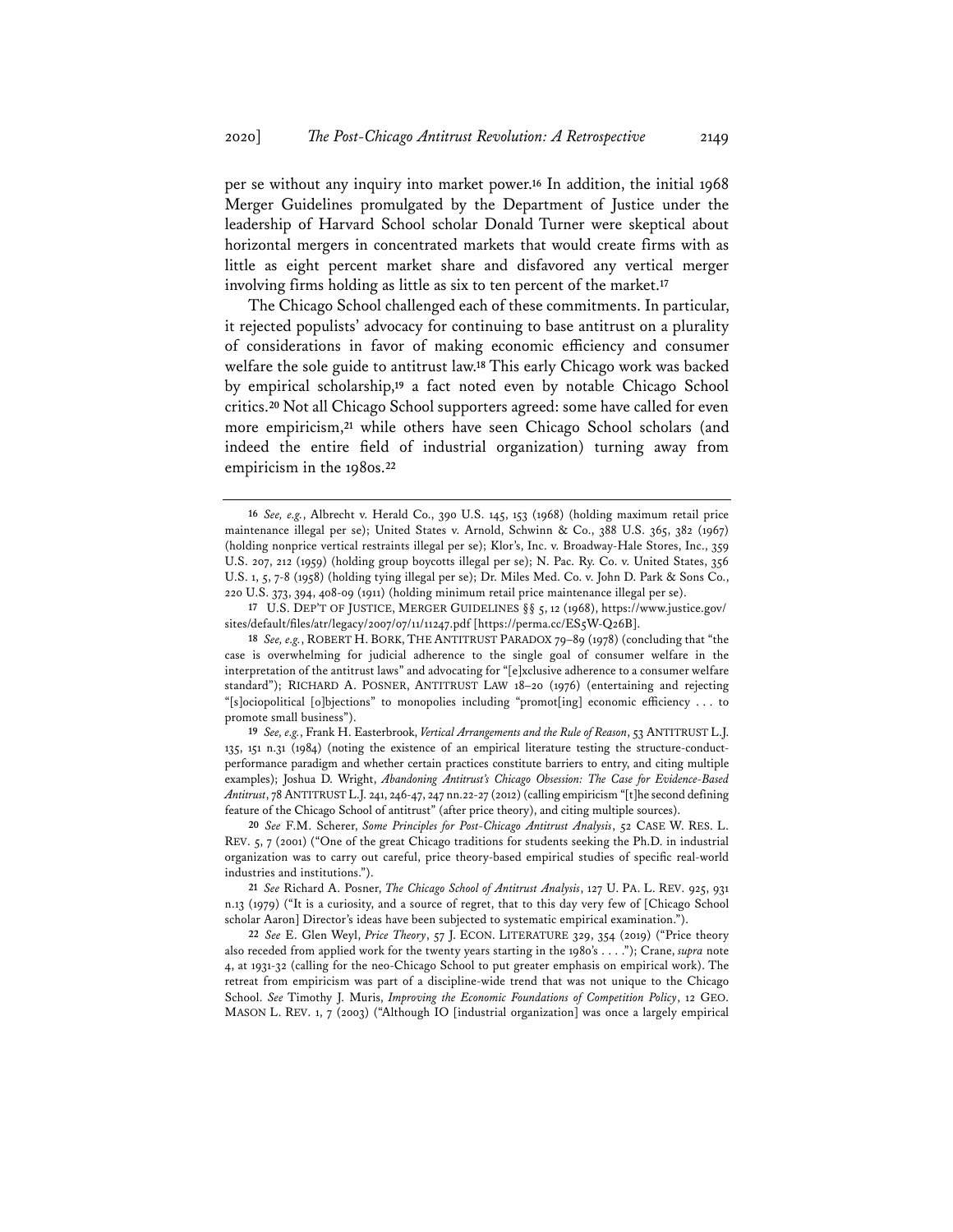The Chicago School scored some important victories over the Populist School in the Supreme Court, which increasingly framed antitrust law in terms of consumer welfare**<sup>23</sup>** and economic efficiency.**<sup>24</sup>** Consistent with this emphasis on economic effects, the Supreme Court gradually overruled the cases holding vertical contractual restraints per se illegal,**<sup>25</sup>** a development that participants in this symposium applauded as wise.**<sup>26</sup>**

Even Populist School supporters came to acknowledge that economic efficiency had become the central concern of antitrust.**<sup>27</sup>** In the words of one

**24** *See* United States v. U.S. Gypsum Co., 438 U.S. 422, 441 n.16 (1978) (making the appropriateness of a per se rule turn on whether the practice in question tends to "increase economic efficiency and render markets more, rather than less, competitive"); *see also* Broad. Music, Inc. v. Columbia Broad. Sys., Inc., 441 U.S. 1, 19-20 (1979) (quoting language from *U.S. Gypsum Co.* with approval); Nw. Wholesale Stationers, Inc. v. Pac. Stationery & Printing Co., 472 U.S. 284, 289-90, 295 (1985) (quoting language from *U.S. Gypsum Co.* and *Broadcast Music, Inc.* with approval).

**25** *See Leegin*, 551 U.S. at 882, 887-907 (overruling the per se rule banning minimum retail price maintenance); State Oil Co. v. Khan, 522 U.S. 3, 7, 10-22 (1997) (overruling the per se rule banning maximum retail price maintenance); Continental T.V., Inc. v. GTE Sylvania Inc., 433 U.S. 36, 47- 59 (1977) (overruling the per se rule banning nonprice vertical restraints).

**26** *See* Hovenkamp & Scott Morton, *supra* note 2, at 1871 (noting that "the Supreme Court wisely overruled the per se rules against" vertical contractual restraints); *see also id.* at 1848 (noting that Chicago School advocacy for overruling precedents prohibiting "competitively harmless vertical contracting . . . . very likely increased consumer welfare and efficiency"); Gavil & Salop, *supra* note 3, at 2123 (observing that the abandonment of per se illegality for vertical restraints reflects the influence of the Chicago School).

**<sup>27</sup>** *See, e.g.*, Fox, *supra* note 10, at 1140 ("Regard for efficiency is in the ascendancy"); Henry S. Gerla, *A Micro-Microeconomic Approach to Antitrust Law: Games Managers Play*, 86 MICH. L. REV. 892, 892 (1988) ("Classical microeconomic theory . . . has become the dominant tool for contemporary antitrust analysis."); Robert H. Lande, *Implications of Professor Scherer's Research for the Future of Antitrust*, 29 WASHBURN L.J. 256, 258 (1990) ("[T]he dominant paradigm today is that the only goal of the existing antitrust laws is to increase economic efficiency . . . ."); Lawrence A. Sullivan, *Antitrust, Microeconomics, and Politics: Reflections on Some Recent Relationships*, 68 CALIF. L. REV. 1, 2 (1980) ("The Supreme Court is increasingly committed to a conception of competition that emphasizes efficiency as a dominant social value."); *see also, e.g.*, Christopher S. Yoo, *Beyond Network Neutrality*, 19 HARV. J.L. & TECH. 1, 55 (2005) ("By the end of the 1980s, even those

discipline, in recent decades empirical research has lost much of its market share. The lure of IO for most young economists was to apply modern mathematical economics to the relatively undeveloped turf of industrial organization.").

**<sup>23</sup>** *See* Ohio v. Am. Express Co., 138 S. Ct. 2274, 2290 (2018) (citing with approval precedent recognizing that the legality of a vertical restraint turned on whether it would enhance both "competition and consumer welfare"); Leegin Creative Leather Prods., Inc. v. PSKS, Inc., 551 U.S. 877, 902, 906 (2007) (overruling antitrust precedent because failure to do so would "hinder[] competition and consumer welfare" and rejecting rationales that are "[d]ivorced from competition and consumer welfare"); Weyerhaeuser Co. v. Ross-Simmons Hardwood Lumber Co., 549 U.S. 312, 324 (2007) (citing with approval precedent permitting practices under which "consumer welfare is enhanced"); Brooke Grp. Ltd. v. Brown & Williamson Tobacco Corp., 509 U.S. 209, 221, 224 (1993) (noting criticism of precedent that is "at odds with the antitrust laws' traditional concern for consumer welfare and price competition" and supporting a recoupment prerequisite in predatory pricing because without it, "consumer welfare is enhanced" by the practice); Nat'l Collegiate Athletic Ass'n v. Bd. of Regents of the Univ. of Okla., 468 U.S. 85, 107 (1984) (noting that "Congress designed the Sherman Act as a 'consumer welfare prescription'" (quoting Reiter v. Sonotone Corp., 442 U.S. 330, 343 (1979)).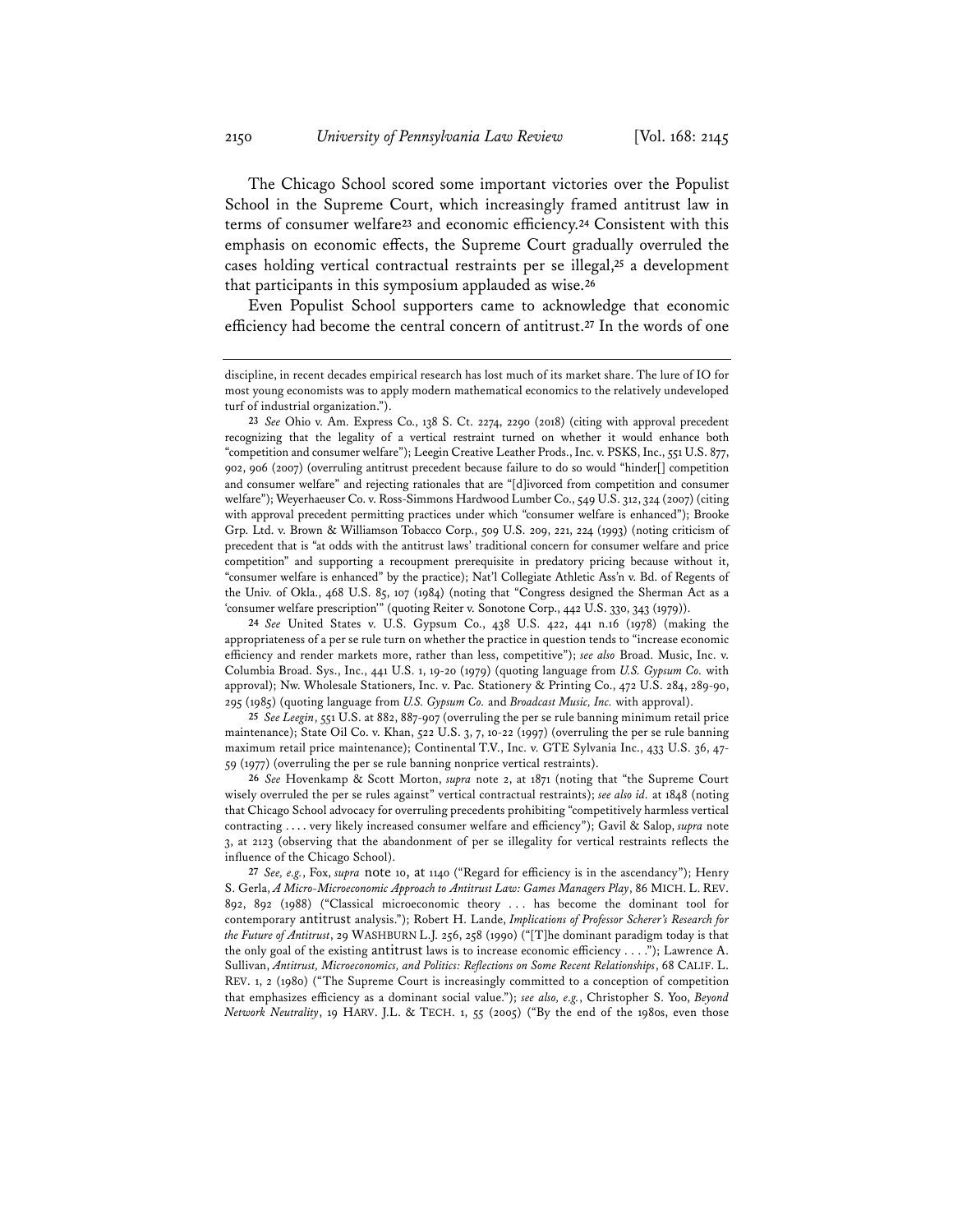commentator, by the mid-1990s, "the debate about the organizing values of antitrust ha[d] lost its drama," and "[t]he victory of a purely economic analysis over . . . the Modern Populist School could hardly seem more complete."**<sup>28</sup>** Still, as we shall see in Part III.A, the issue has arisen once again in the debate over neo-Brandeisian/hipster antitrust.

It would be a mistake, however, to attribute the emergence of economic considerations as the exclusive touchstone of antitrust law solely to the Chicago School. Strikingly, the consumer welfare standard also drew support from the Harvard School, which "underwent a significant transformation in the late 1970s" from the interventionist position it took in the 1930s to 1960s.**<sup>29</sup>** This new Harvard School agreed with the Chicago School's rejection of populist considerations as motivating concerns for antitrust law,**<sup>30</sup>** as symposium participants have recognized,**<sup>31</sup>** although the Harvard School was influenced more by institutional competence and other process-based considerations than the broad conceptual economic framework that motivated

**29** HERBERT HOVENKAMP, THE ANTITRUST ENTERPRISE 37 (2005). A key factor in this "metamorphosis was the unacknowledged conversion experience of Donald F. Turner." *Id.*

**30** *See, e.g.*, 1 PHILLIP AREEDA & DONALD TURNER, ANTITRUST LAW ¶¶ 103-113, at 7, 12-13, 24, 30 (1978) (concluding that the case law "support[s] the priority of competition and its efficiency goals," that promoting non-efficiency goals would be "[e]xcessively [c]ostly, [f]utile, or unadministrable," and that "the contribution to populist goals from rules specially created to promote them would be far too small to warrant the inevitable legal difficulties, uncertainties, and enforcement costs they would involve"); Donald F. Turner, *The Durability, Relevance, and Future of American Antitrust Policy*, 75 CALIF. L. REV. 797, 798 (1987) ("[I]t is questionable whether populist goals are appropriate factors to consider when formulating antitrust rules."); *see also* Phillip Areeda, *Introduction to Antitrust Economics*, 52 ANTITRUST L.J. 523, 535, 537 (1983) (concluding that when political and social values and efficiency values diverge, "there surely is a strong presumption in favor of preferring customers" and that "[a]ntitrust law has far more to fear from surrendering to vague claims of fairness or socio-political ends than from disinclined inquiry into how challenged arrangements actually serve or impair competition," while cautioning against drawing broad abstract conclusions); Thomas C. Arthur, *Workable Antitrust Law: The Statutory Approach to Antitrust*, 62 TUL. L. REV. 1163, 1166-67 (1988) (noting that both the Harvard and Chicago Schools agree that the Populist School's "use of noneconomic factors confuses and distorts antitrust decisionmaking"); Kovacic, *supra* note 6, at 35 ("Although Chicago School and Harvard School scholars do not define efficiency identically, the two schools discourage consideration of non-efficiency objectives such as the dispersion of political power and the preservation of opportunities for smaller enterprises to compete." (footnote omitted)).

**31** Hovenkamp & Scott Morton, *supra* note 2, at 1876-77 (noting that the total welfare conception "was historically controlling in both Harvard and Chicago School economics literature, without significant dissent," with the standard eventually shifting to consumer welfare) (citing Alan J. Meese, *Debunking the Purchaser Welfare Account of Section 2 of the Sherman Act: How Harvard Brought Us a Total Welfare Standard and Why We Should Keep It*, 85 N.Y.U L. REV. 659, 690 (2010)).

sympathetic to the Populist School were forced to concede that the economic approach to antitrust had prevailed.").

**<sup>28</sup>** Jacobs, *supra* note 7, at 238, 239.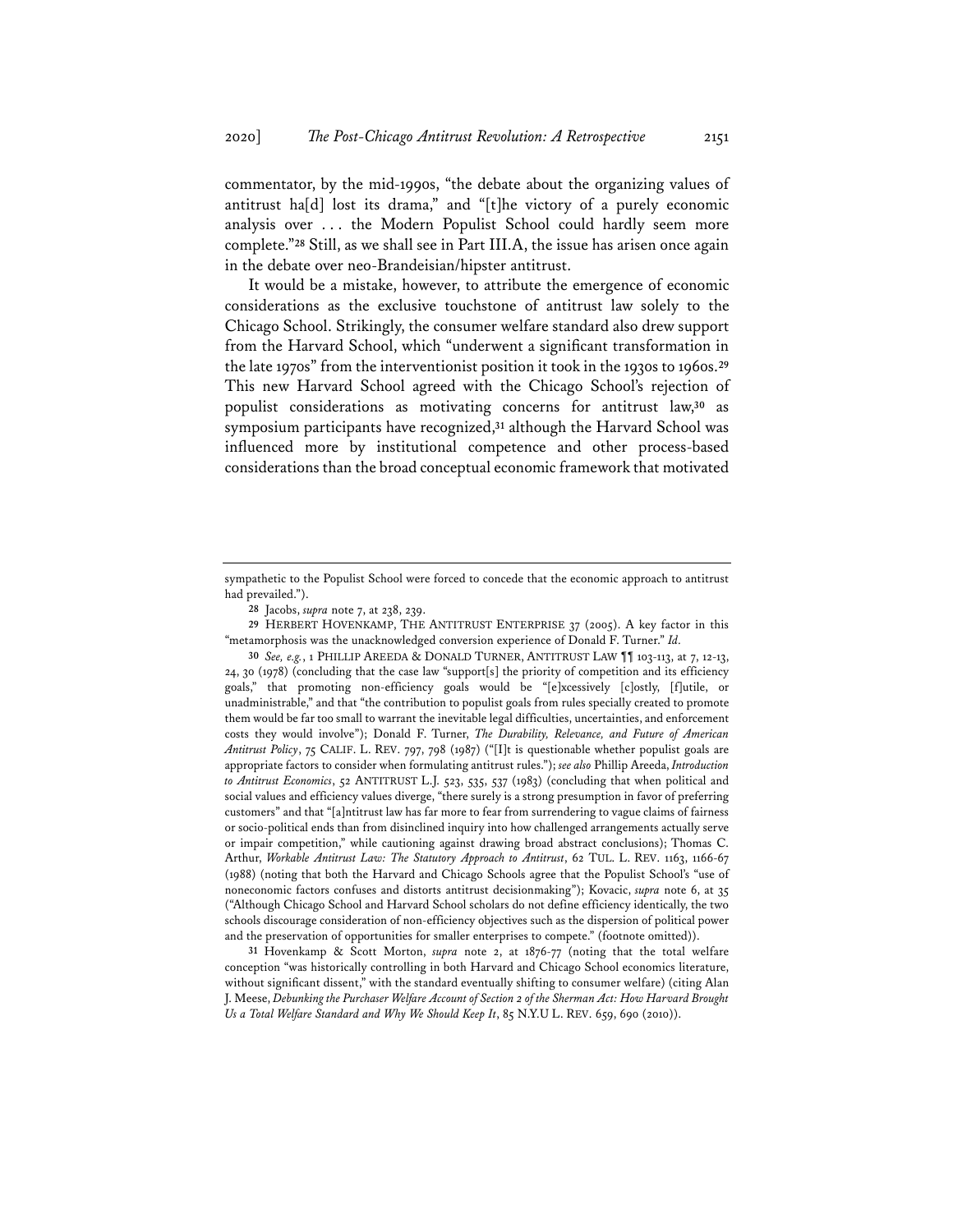the Chicago School.**<sup>32</sup>** This concurrence was tacit, in that Harvard School scholars did not explicitly connect their positions to the Chicago School's.**<sup>33</sup>**

The Chicago and Harvard Schools' concurrence on the primacy of economic considerations rendered the Populist School's position untenable.**<sup>34</sup>** Once the Chicago and Harvard Schools agreed that economic analysis should be the heart of antitrust, debates over antitrust law became what Michael Jacobs called an "intramural dispute" over the type of economic analysis to apply.**<sup>35</sup>** The commitment to economic analysis over populist considerations is also shared by the post-Chicago School.**<sup>36</sup>**

The fact that both of the leading antitrust schools of thought supported treating consumer welfare and economic efficiency as the sole goal of antitrust should not take away from the Chicago School's contribution. It is telling that when endorsing consumer welfare as the antitrust standard, the Supreme Court cited Chicagoan Robert Bork**<sup>37</sup>** and not the Harvard School scholarship adopting the same position.**<sup>38</sup>** Revealingly, both critics and supporters give the Chicago School most of the credit for the Supreme Court's adoption of the consumer welfare standard.**<sup>39</sup>** Robert Pitofsky summed up this consensus nicely

**34** *See* Thomas E. Kauper, *supra* note 6, at 40, 42 (describing how "Chicago's influence is virtually conceded"); Crane, *supra* note 4, at 1918–20 (describing how the Chicago School and Harvard School have influenced the Court and both "tend toward similar noninterventionist results"); William E. Kovacic, *The Chicago Obsession in the Interpretation of US Antitrust History*, 87 U. CHI. L. REV. 460, 479 (2020) ("Bork inspired the right, and Areeda and Turner brought along centrists and somewhat left-of-center academics, enforcement officials, judges, and practitioners.").

**<sup>32</sup>** Crane, *supra* note 4, at 1919-20; Kovacic, *supra* note 6, at 41 (arguing that the Chicago School was more conceptually based on certain economic models, while the Harvard School emphasized "institutional competence" and "legal process" (quoting Page, *supra* note 6, at 912-13)).

**<sup>33</sup>** Kovacic, *supra* note 6, at 40 ("In their co-authored works, Areeda and Turner seldom acknowledged intellectual debts to other commentators. Their joint work contains few direct statements or indirect signs (e.g., citation patterns) that indicate significant borrowings from Chicago School scholars or other researchers." (footnote omitted)); Page, *supra* note 6, at 911 (noting that Areeda "did not often cite Chicago scholars, but neither did he disagree with them directly" (footnote omitted)). Chicago Scholars were less hesitant in drawing connections to the Harvard School. *See, e.g.*, Posner, *supra* note 21, at 925 (noting the "growing consensus" between the Chicago and Harvard Schools that focused more on "technical disagreements" than on "disagreement over basic premises, methodology, and ideology").

**<sup>35</sup>** Jacobs, *supra* note 7, at 222; *accord, e.g.*, Jonathan B. Baker, *Recent Developments in Economics that Challenge Chicago School Views*, 58 ANTITRUST L.J. 645, 646 (1989) ("[W]e need not reject the value of economic efficiency in order to question the Chicago School. These challenges to Chicago arise from within the efficiency paradigm.").

**<sup>36</sup>** *See, e.g.*, Baker, *supra* note 35, at 646 n.7 ("Some new developments support rather than challenge Chicago positions."); Jacobs, *supra* note 7, at 222, 242 (describing how the post-Chicago school has "eschew[ed] the subjective inquiries" that were common in the "political approaches of the past").

**<sup>37</sup>** Reiter v. Sonotone Corp., 442 U.S. 330, 343 (1979).

**<sup>38</sup>** *See supra* note 30 and accompanying text.

**<sup>39</sup>** *See, e.g.*, Daniel A. Crane, *Antitrust's Unconventional Politics*, 104 VA. L. REV. ONLINE 118, 123 (2018) ("Beginning in 1977–78, the Chicago School achieved an almost complete triumph in the Supreme Court, at least in the limited sense that the Court came to adopt the economic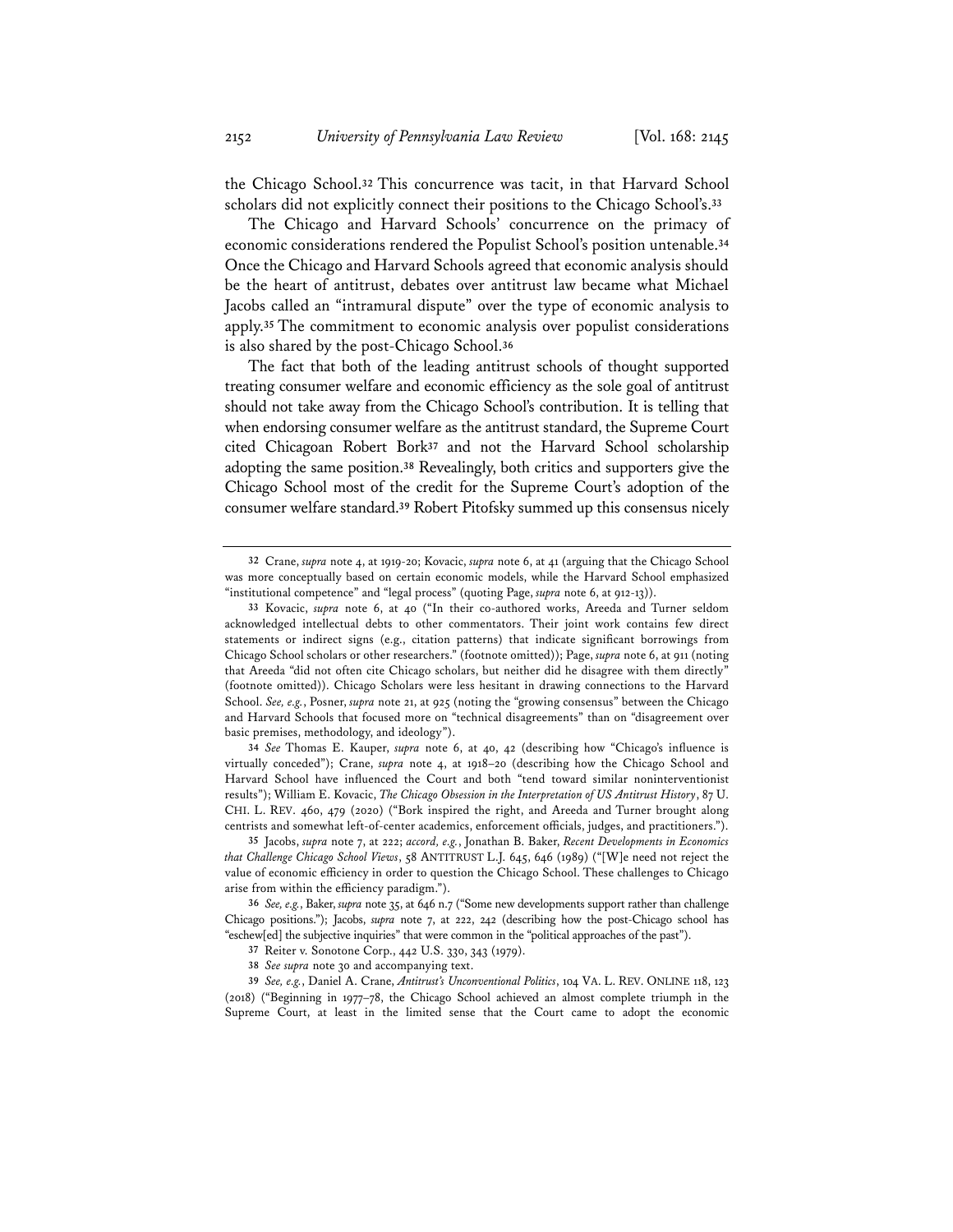when he found it "unanimous" that the Chicago School had "demolished some aspects of the antitrust approach of the 1950s and 1960s (Warren Court period) and eventually displaced it with a more rigorous approach" that "emphasized exclusively economic considerations (to the complete exclusion of other social and political values)."**<sup>40</sup>**

# B. *Price Theory*

While the Chicago School's advocacy for making economics the sole focus of antitrust law ultimately prevailed, its arguments in support of its preferred mode of economic analysis achieved somewhat more mixed results. The Chicago School was forthright in its preference for neoclassical price theory.**<sup>41</sup>** Built on the work of such giants as Alfred Marshall and Paul Samuelson, price theory has been defined as "the explanation of how relative prices are determined," primarily through industry-level analyses of supply and demand, as well as "how prices function to coordinate economic activity."**<sup>42</sup>** Unlike the case study approach of the original Harvard School, which explored the variations in the details of different industries and firms,**<sup>43</sup>** price theory "simplif[ies] a rich (high-dimensional heterogeneity, many agent, dynamics, etc.) and often incompletely specified model for the purposes of answering a simple (scalar or low-dimensional) allocative question."**<sup>44</sup>**

Even critics of the Chicago School's price theoretic approach have generally recognized that it has influenced Supreme Court doctrine. The adoption of pricing below cost as the appropriate test of predatory pricing**<sup>45</sup>** was a clear

**42** DAVID D. FRIEDMAN, PRICE THEORY 27 (1986).

**45** *See* Brooke Grp. Ltd. v. Brown & Williamson Tobacco Corp., 509 U.S. 209, 222-27 (1992) (requiring a showing of pricing below a rival's appropriate costs to recover on a predatory pricing

efficiency/consumer welfare model as the exclusive or near-exclusive goal of antitrust law."); Kenneth Heyer, *Consumer Welfare and the Legacy of Robert Bork*, 57 J.L. & ECON. (SPECIAL ISSUE) S19, S20, S32 (2014) (noting that "Bork was not the first to propose the total-welfare standard," but "[h]e was . . . its most influential advocate" and concluding that "Bork not only won the battle, he also won the war").

**<sup>40</sup>** Robert Pitofsky, *Introduction* to *Conservative Economic Analysis and Its Effects*, *in* HOW THE CHICAGO SCHOOL OVERSHOT THE MARK, *supra* note 1, at 7, 7.

**<sup>41</sup>** *See* BORK, *supra* note 18, at 116-17 (describing the relationship between antitrust and price theory and stating "[t]here is no body of knowledge other than conventional price theory that can serve as a guide to the effects of business behavior upon consumer welfare"); Kobayashi & Muris, *supra* note 4, at 154 (describing the "application of price theory and other economics" as "the hallmark of Chicago School/Aaron Director analysis"); Posner, *supra* note 21, at 928 ("Director's conclusions resulted simply from viewing antitrust policy through the lens of price theory."); Wright, *supra* note 19, at 245 (identifying the "rigorous application of price theory" as one of the "defining characteristics of the Chicago School").

**<sup>43</sup>** *See generally* Hovenkamp & Scott Morton, *supra* note 2; Herbert Hovenkamp *Reimagining Antitrust: The Revisionist Work of Richard S. Markovits*, 94 TEX. L. REV. 1221 (2016) (reviewing RICHARD S. MARKOVITS, ECONOMICS AND THE INTERPRETATION AND APPLICATION OF U.S. AND E.U. ANTITRUST LAW (2014)).

**<sup>44</sup>** E. Glen Weyl, *Price Theory*, 57 J. ECON. LIT. 329, 330 (2019).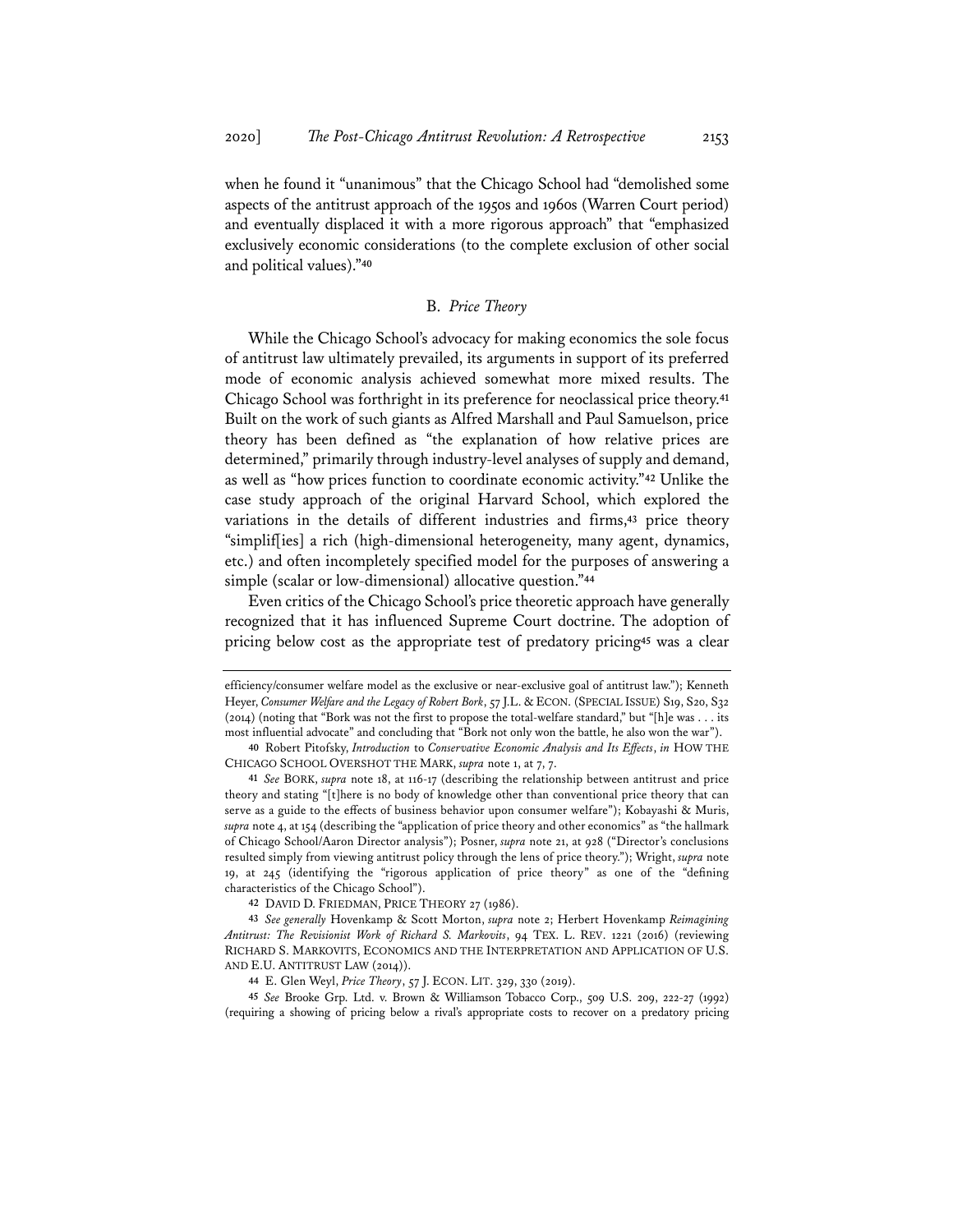endorsement of price theory.**<sup>46</sup>** With respect to the leverage theory of tying, another Chicago School target,**<sup>47</sup>** the Court abandoned the idea that a showing of market power was unnecessary**<sup>48</sup>** and returned to subjecting tying claims to a market power requirement.**<sup>49</sup>** Participants in this symposium recognized that the leverage theory used to justify treating tying as illegal per se without any showing of foreclosure or exclusion was based on "mistaken arithmetic."**<sup>50</sup>**

Price theory is also often credited as playing a role in the Supreme Court's decisions eliminating the per se rule for retail price maintenance**<sup>51</sup>** and

**<sup>47</sup>** Ward S. Bowman, *Tying Arrangements and the Leverage Problem*, 67 YALE L.J. 19 (1957); *accord* Posner, *supra* note 21, at 926 (noting that one of the Chicago school's "key ideas" is related to "tie-in[s]").

**48** *See N. Pac. Ry. Co. v. United States*, 356 U.S. 1, 11 (1958) (finding that "'monopoly power' or 'dominance' over the tying product" is not "a necessary precondition for application of the rule of per se unreasonableness to tying arrangements").

**49** *See* Jefferson Par. Hosp. Dist. No. 2 v. Hyde, 466 U.S. 2, 18 (1984) ("[W]e must consider whether . . . [petitioners] have used their market power to force their patients to accept the tying arrangement."); Alan J. Meese, *Tying Meets the New Institutional Economics: Farewell to the Chimera of Forcing*, 146 U. PA. L. REV. 1, 34-35 (1997) (noting that *Jefferson Parish* appeared to hold that "a plaintiff had to prove that the defendant had market power of the sort that is required for liability in other antitrust contexts"). As Gavil and Salop note, the Chicago School had an even bigger impact on Justice O'Connor's concurrence in *Jefferson Parish*, which embraced the single monopoly rent theorem that motivated much of the Chicago School's critique. Gavil & Salop, *supra* note 3, at 2124.

**50** Hovenkamp & Scott Morton, *supra* note 2, at 1867; *see also* Gavil & Salop, *supra* note 3, at 2123 (noting that "[t]he per se prohibition of tying is teetering" because of the influence of the Chicago School).

complaint); Cargill, Inc. v. Monfort of Colo., Inc., 479 U.S. 104, 117 (1986) (defining predatory pricing as "pricing below an appropriate measure of cost" that eliminates or reduces competition); Matsushita Elec. Indus. Co. v. Zenith Radio Corp., 475 U.S. 574, 584 n.8 (1986) (describing predatory pricing as when "a single firm . . . cuts its prices in order to force competitors out of the market").

**<sup>46</sup>** *See* Patrick Bolton, Joseph F. Brodley & Michael H. Riordan, *Predatory Pricing: Response to Critique and Further Elaboration*, 89 GEO. L.J. 2495, 2506 (2001) (recognizing and criticizing the fact that *Brooke Group* relied on price theory); John J. Flynn, *Antitrust Policy and the Concept of a Competitive Process*, 35 N.Y.L. SCH. L. REV. 893, 895 n.4 (1990) (noting how *Matsushita* reflected "[t]he capture of the Court's understanding of the facts and law by conclusions of neoclassical price theory"); John J. Flynn, *Antitrust Policy, Innovation Efficiencies, and the Suppression of Technology*, 66 ANTITRUST L.J. 487, 490 n.10 (1998) (noting how *Brooke Group* relied on neoclassical price theory); Thomas E. Kauper, *The Sullivan Approach to Horizontal Restraints*, 75 CALIF. L. REV. 893, 903 (1987) (noting that in *Matsushita*, "the Court relied to an extraordinary degree on neoclassical price theory to resolve ambiguities in evidence concerning alleged predation").

**<sup>51</sup>** Alan Devlin, *On the Ramifications of* Leegin Creative Leather Products, Inc. v. PSKS, Inc.*: Are Tie-Ins Next?*, 56 CLEV. ST. L. REV. 387, 388, 390 (2008) (characterizing "[t]he Supreme Court's 2007 decision in *Leegin*. . . [as] a long overdue implementation of ubiquitously accepted principles of price theory" and a "major step toward obeisance to the Chicago School's focus on price theory"); Norman W. Hawker, *Antitrust Insights from Strategic Management*, 47 N.Y.L. SCH. L. REV. 67, 84 (2003) ("Relying heavily on this hard form of price theory, the Supreme Court struck down the per se rule against territorial restrictions and maximum resale price maintenance . . . ."); *see also* Michael S. Jacobs, *The New Sophistication in Antitrust*, 79 MINN. L. REV. 1, 48 (1994) ("The revitalization of the rule of reason owed much to the Chicago school and its use of price theory to expose the flawed economic premises underlying many of the old per se rules."). For a classic price theoretic Chicago School argument against per se illegality for resale price maintenance, see Robert H. Bork, *Resale Price Maintenance and Consumer Welfare*, 77 YALE L.J. 950 (1968).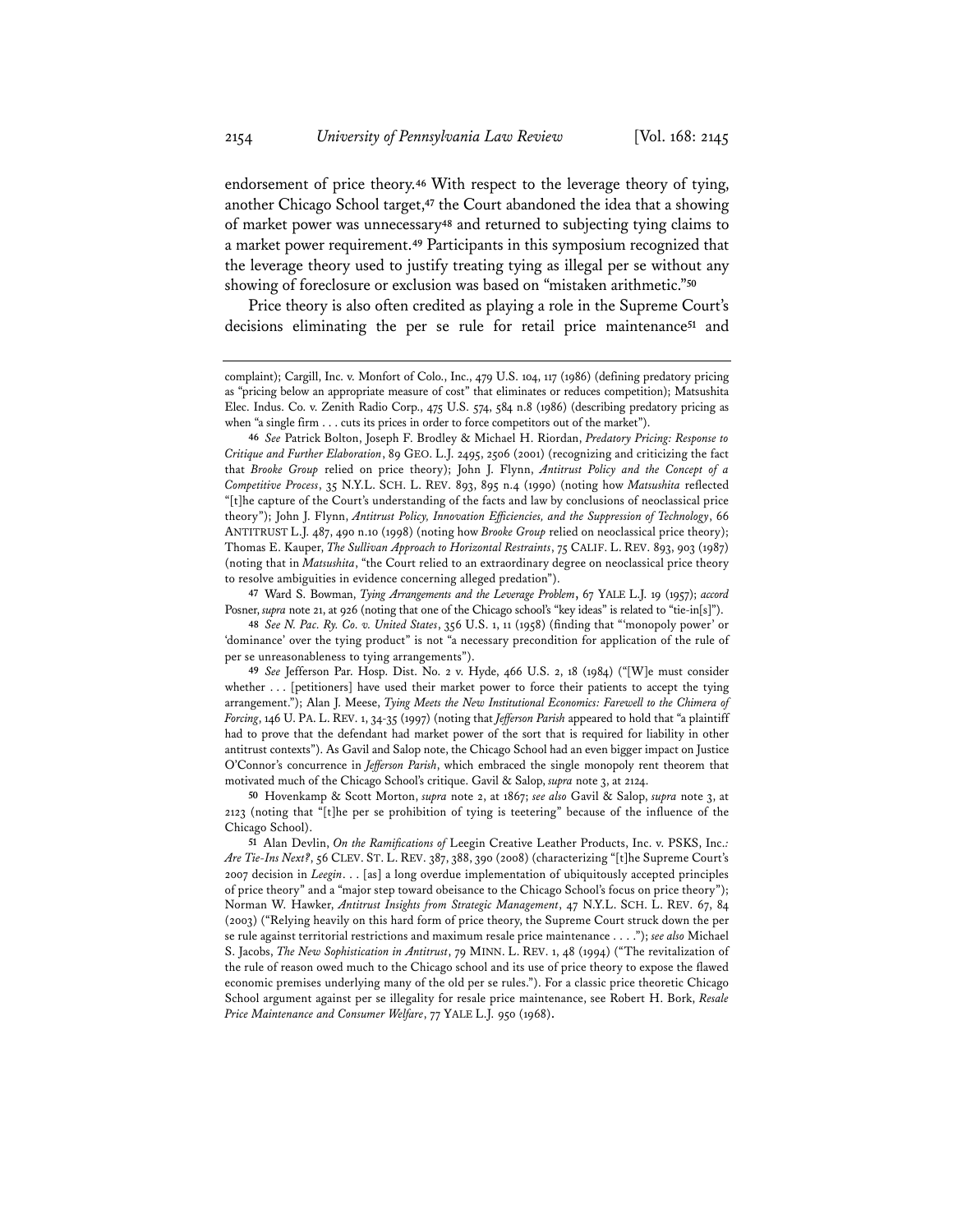abolishing the presumption that patents create market power.**<sup>52</sup>** With respect to oligopoly more generally, *Twombly*'s, *Brooke Group*'s, and *Matsushita*'s skepticism towards oligopoly coordination in the absence of specific agreement**<sup>53</sup>** also arguably reflects the Chicago School's price-theoretically influenced belief that absent collusion, oligopoly would pose a problem only at high levels of concentration.**<sup>54</sup>** Symposium participants generally acknowledge that this development reflects the influence of the Chicago School.**<sup>55</sup>**

Regarding mergers, the 1984 revision to the Department of Justice Merger Guidelines raised the relevant concentration thresholds above those contained in the 1968 Guidelines,**<sup>56</sup>** as favored by the Populist School.**<sup>57</sup>** Commentators have noted the close connection between the revisions to the Merger

**54** Posner, *supra* note 21, at 933 (citing the work of George Stigler); *accord* Richard S. Markovits, *A Response to Professor Posner*, 28 STAN. L. REV. 919, 920 n.8 (1976) (similarly recognizing Stigler's work as an application of price theory to oligopoly). *But see* Steven C. Salop, *Understanding Richard Posner on Exclusionary Conduct*, ANTITRUST SOURCE, Oct. 2018, at 1, 8 ("[W]hile [Posner] characterizes Stigler's famous oligopoly collusion model as price theory, that model really is game theoretic." (footnote omitted)).

**<sup>52</sup>** Devlin, *supra* note 51, at 391, 391 n.28 (noting how "Chicago-driven principles of price theory" led the Supreme Court to eliminate "the presumption that patents confer market power" in *Illinois Tool*). For the classic Chicago School statement that "a patent is not usually a monopoly in the sense of price theory", see Edmund W. Kitch, *Patents*, *in* 3 THE NEW PALGRAVE DICTIONARY OF ECONOMICS AND THE LAW 13, 14 (1998).

**<sup>53</sup>** *See* Bell Atl. Corp. v. Twombly, 550 U.S. 544, 556 (2007) (holding that "stating [a Sherman Act  $\S$  1] claim requires a complaint with enough factual matter (taken as true) to suggest that an agreement was made" and "an allegation of parallel conduct and a bare assertion of conspiracy will not suffice"); Brooke Grp. Ltd. v. Brown & Williamson Tobacco Corp., 509 U.S. 209, 223 (1993) ("As a general rule, the exclusionary effect of prices above a relevant measure of cost . . . represents competition on the merits, or is beyond the practical ability of a judicial tribunal to control without courting intolerable risks of chilling legitimate price cutting."); Matsushita Elec. Indus. Co. v. Zenith Radio Corp., 475 U.S. 574, 585-88 (1986) ("To survive a motion for summary judgment or for a directed verdict, a plaintiff seeking damages for a violation of § 1 must present evidence 'that tends to exclude the possibility' that the alleged conspirators acted independently.") (quoting *Monsanto Co. v. Spray-Rite Serv. Corp.*, 465 U.S. 752, 764 (1984)).

**<sup>55</sup>** *See* Baker & Farrell, *supra* note 3, at 2006, 2007 n.96 (stating that "[t]he Chicago perspective . . . led the Supreme Court in *Brooke Group* to take the view that oligopoly coordination is hard to achieve and unstable," and that *Matsushita* and *Twombly* have "made it more difficult to use Section 1 of the Sherman Act to challenge coordinated oligopoly outcomes"); Gavil & Salop, *supra* note 3, at 2123-24 (stating that the Chicago School criticisms of antitrust law have "been highly influential" and citing to *Matsushita*, *Twombly*, and *Brooke Group*).

**<sup>56</sup>** *See* U.S. DEP'T OF JUSTICE, MERGER GUIDELINES § 4.2221 (1984), https://www.justice. gov/sites/default/files/atr/legacy/2007/07/11/11249.pdf [http://perma.cc/D24Z-MZBH] ("The Department is unlikely to challenge a merger on this ground unless . . . overall concentration of the upstream market is above 1800 HHI . . . .").

**<sup>57</sup>** *See* Christopher S. Yoo, *Vertical Integration and Media Regulation in the New Economy*, 19 YALE J. ON REG. 171, 187 (2002) ("[T]he Harvard School approach . . . became enshrined in the [1968] Merger Guidelines . . . .").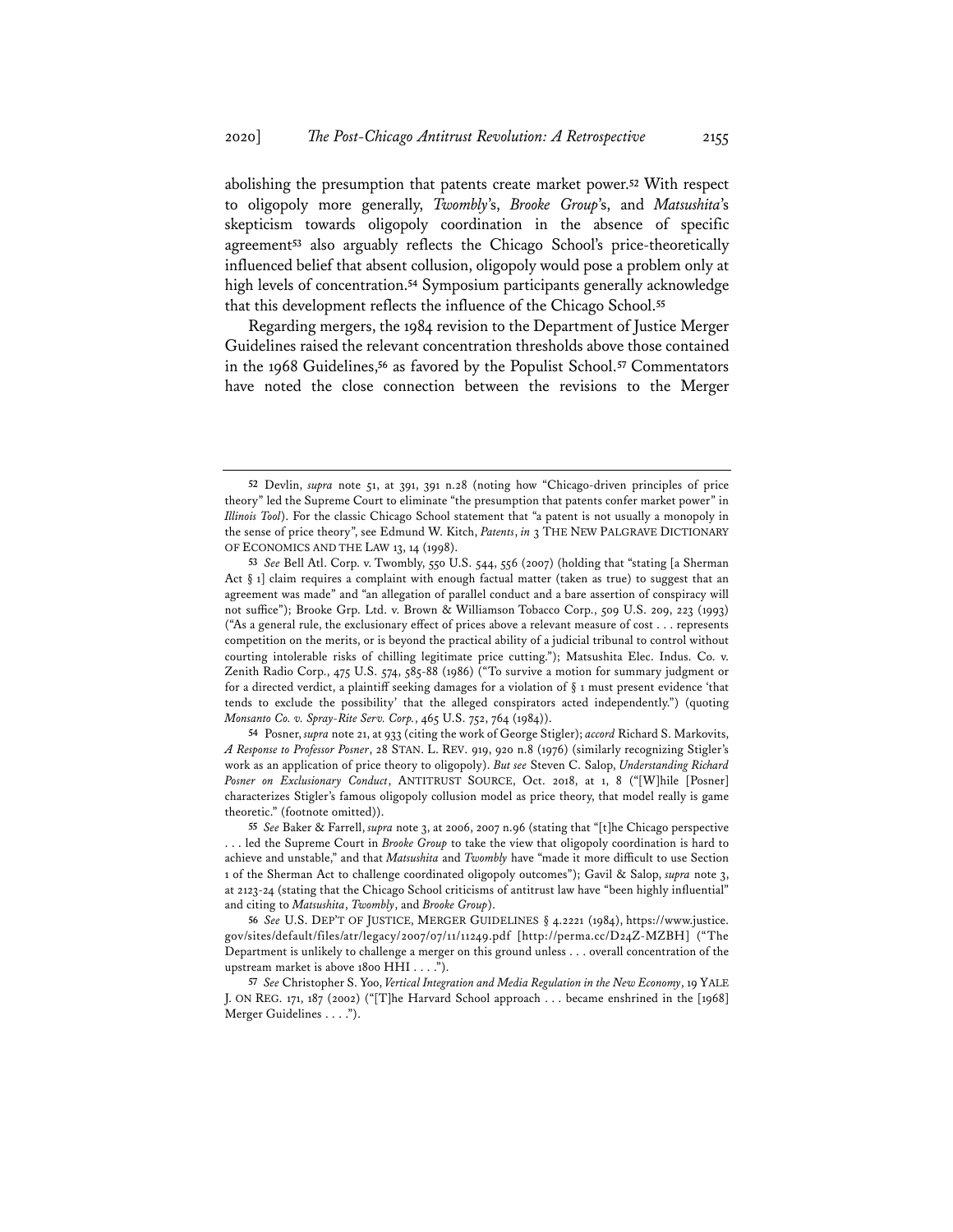Guidelines and price theory,**<sup>58</sup>** and symposium participants explicitly recognized that the revised Guidelines reflected the influence of Chicago views**<sup>59</sup>** and that the move away from "condemning very small horizontal mergers . . . very likely increased consumer welfare and efficiency."**<sup>60</sup>**

A close examination of antitrust scholarship and judicial decisions reveals that the forces driving these doctrinal changes are more complex than often recognized. On the one hand, the Harvard School exhibited greater openness to price theory following Donald Turner's "unacknowledged conversion experience" that marks the dividing line between the Harvard School of the 1930s through the 1960s from the "new Harvard" position.**<sup>61</sup>** In addition, new Harvard School scholars joined in the attack on leverage theory,**<sup>62</sup>** a point often lost on Chicagoans.**<sup>63</sup>** Similarly, Areeda and Turner's endorsement of cost as the test for predation in their landmark article on predatory pricing**<sup>64</sup>** was, in Posner's words, "pure textbook price theory unadorned by any of the concepts of industrial organization," such as strategic behavior.**<sup>65</sup>** That said, their advocacy of average variable cost over marginal cost as the more administrable second-best test for predation represented a fusion of price theory with classic Harvard School institutional concerns.**<sup>66</sup>**

**62** Hovenkamp & Scott Morton, *supra* note 2, at 1867.

**63** *See* Herbert Hovenkamp, *United States Competition Policy in Crisis: 1890–1955*, 94 MINN. L. REV. 311, 365–66 (2009) (noting that the critique of the leverage theory "has been considered a core principle of the Chicago School critique of the Harvard School," but "the leveraging theory never held a secure place in . . . the writings of Harvard School economists").

**65** Posner, *supra* note 2121, at 940; *accord* Kenneth G. Elzinga & David E. Mills, *Predatory Pricing and Strategic Theory*, 89 GEO. L.J. 2475, 2476 (2001) (noting that Areeda and Turner's article injected price theory into the analysis of predatory pricing); Nicola Giocoli, *Games Judges Don't Play: Predatory Pricing and Strategic Reasoning in US Antitrust*, 21 SUP. CT. ECON. REV. 271, 279-280 (2014) (noting that Areeda & Turner's predatory pricing test "came directly from price theory").

**66** Kovacic, *supra* note 6, at 42–50.

**<sup>58</sup>** Robert G. Harris & Thomas M. Jorde, *Market Definition in the Merger Guidelines: Implications for Antitrust Enforcement*, 71 CALIF. L. REV. 464, 476 (1983) (noting and criticizing the fact that "[t]he Guidelines are founded on neoclassical price theory").

**<sup>59</sup>** Baker & Farrell, *supra* note 3, at 2008 ("The 1982 Merger Guidelines were predicated on a Chicagoan view of oligopolistic coordination.").

**<sup>60</sup>** Hovenkamp & Scott Morton, *supra* note 2, at 1848.

**<sup>61</sup>** HOVENKAMP, *supra* note 29, at 37 (noting that "the Harvard School underwent a significant transformation in the late 1970s" that "departed significantly from Harvard orthodoxy" developed in the 1930s through the 1960s); Crane, *supra* note 4, at 45 (drawing a similar distinction between "Paleo-Harvard" and "Neo-Harvard"); William E. Kovacic, *The Chicago Obsession in the Interpretation of US Antitrust History*, 87 U. CHI. L. REV. 459, 467-68 (2020) ("The Harvard School . . . encompasses two periods of thought—the intervention-friendly structure-conduct-performance thinking from the 1930s into the 1960s, and a more cautious perspective, anchored in institutional considerations popularized by Phillip Areeda, which emerged from the 1970s onward.").

**<sup>64</sup>** Hovenkamp & Scott Morton, *supra* note 2, at 1869 (noting that the Supreme Court adopted the Areeda-Turner test); Kovacic, *supra* note 6, at 46 ("[T]he article became the starting point for judicial analysis of below-cost pricing claims.").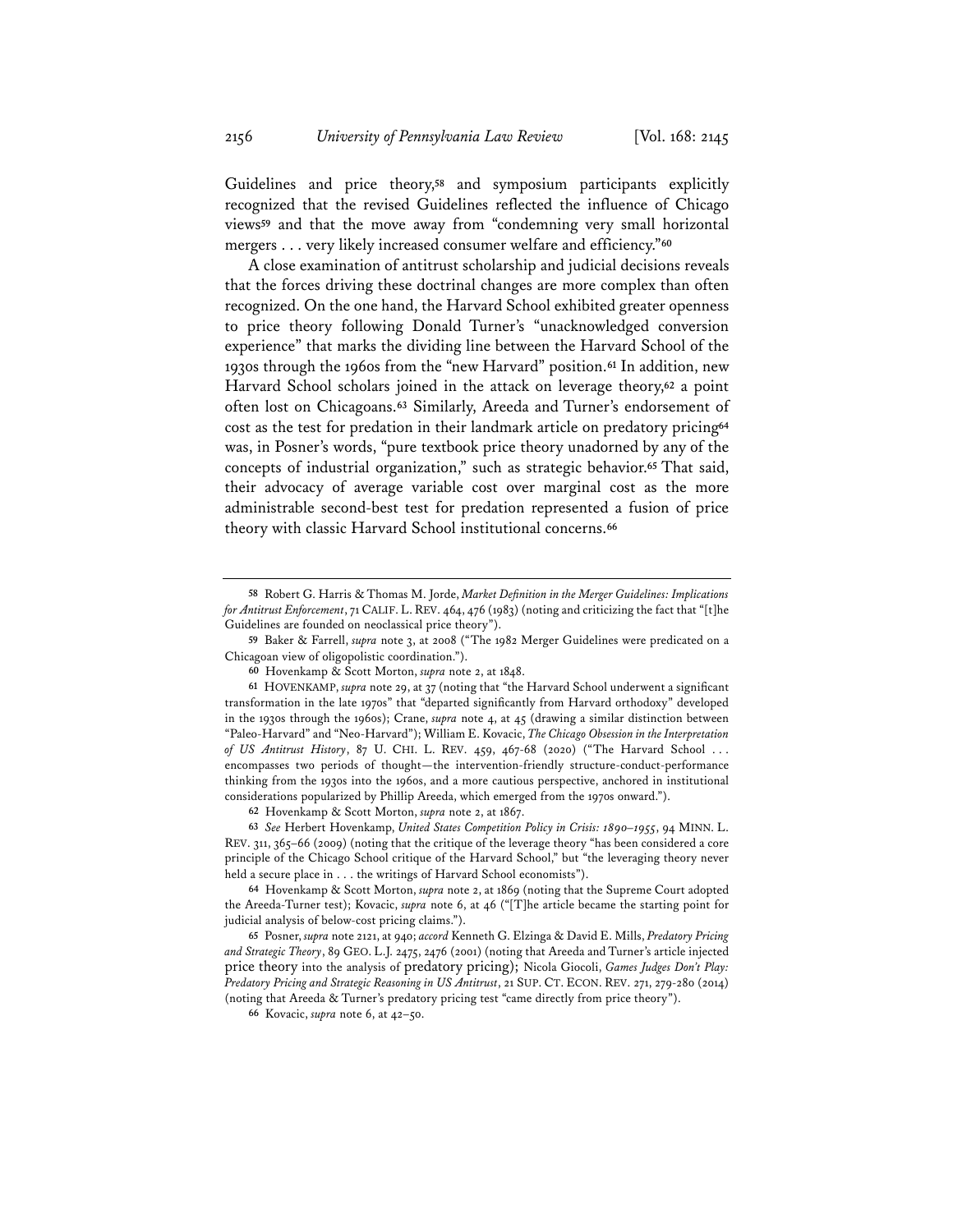Conversely, Chicago School scholarship incorporated forms of economic analysis beyond price theory. For example, some Chicago School arguments invoked transaction cost economics,**<sup>67</sup>** which became the basis of the Supreme Court's landmark *Sylvania* decision.**<sup>68</sup>** Chicagoans have similarly noted that the Chicago School "leaned heavily on neoclassical price theory, but also relied upon the economics of information, the economics of price discrimination, the theory of the firm, the theory of public goods, the theory of natural monopoly, and even game theory."**<sup>69</sup>** And Chicagoans and critics both credit the Chicago School for pioneering modern theories of strategic conduct, such as raising rivals' costs.**<sup>70</sup>**

Moreover, as the Chicago School's supporters themselves recognized, its victory was far from complete in the Supreme Court.**<sup>71</sup>** With respect to vertical restraints, rather than follow the Chicago School's call for per se legality,**<sup>72</sup>** the Supreme Court instead subjected them to the rule of reason,**<sup>73</sup>** a decision more in line with new Harvard School thinking.**<sup>74</sup>** Supreme Court

**70** RICHARD A. POSNER, ANTITRUST LAW 251 (2d ed. 2001); Steven C. Salop, *Economic Analysis of Exclusionary Vertical Conduct: Where Chicago Has Overshot the Mark*, *in* HOW THE CHICAGO SCHOOL OVERSHOT THE MARK, *supra* note 1, at 141, 144 ("[I]t is important to recognize that [raising rivals' cost] has its roots in the economic analysis of Chicago School commentators."); Peter C. Carstensen, *Director and Levi After 40 Years: The Anti-Antitrust Agenda Revisited*, 17 MISS. C. L. REV. 37, 40 (1996) (discussing how Director and Levi advanced a "precursor of . . . the raising rivals' costs hypothesis"); Kobayashi & Muris, *supra* note 4, at 161-62 (concluding that Chicago's recognition of a raising rivals' costs theory "clearly exposes the fallacy of those who argue that Chicago conveniently ignored relevant theories on ideological grounds"). For the seminal Chicago School articulation of raising rivals' costs, see Aaron Director & Edward H. Levi, *Law and the Future: Trade Regulation*, 51 NW. U. L. REV. 281, 290, 293 (1956).

**71** *See, e.g.*, Sam Peltzman, *Aaron Director's Influence on Antitrust Policy*, 48 J.L. & ECON. 313, 325- 28 (2005) (finding that the Chicago School had effected a major change in predatory pricing, earned a "partial victory" on vertical restraints, and had minimal impact on the leverage theory of tying).

**72** *See* BORK, *supra* note 18, at 288 ("Analysis shows that every vertical restraint should be completely lawful."); Richard A. Posner, *The Next Step in the Antitrust Treatment of Restricted Distribution: Per Se Legality*, 48 U. CHI. L. REV. 6, 22–25 (1981) (advocating for "the rule of per se legality" in certain circumstances, including "price as well as nonprice cases").

**73** *See, e.g.*, Leegin Creative Leather Prods., Inc. v. PSKS, Inc., 551 U.S. 877, 882, 887–907 (2007) (rejecting the rule of per se invalidity and adopting the rule of reason instead); State Oil Co. v. Khan, 522 U.S. 3, 7, 22 (1997) (same); Continental T.V., Inc. v. GTE Sylvania Inc., 433 U.S. 36, 47–59 (1977) (using the rule of reason standard as opposed to any per se prohibition).

**74** *See* Hovenkamp & Scott Morton, *supra* note 2, at 1871 ("While the Supreme Court wisely overruled the per se rules against nonprice restraints and [resale price maintenance], it adopted the rule of reason advocated by the Harvard School, rather than the Chicago preference for rules of per se legality."); *see also* Elhauge, *supra* note 5, at 59 ("[O]n every issue the Court has addressed where

**<sup>67</sup>** Alan J. Meese, *Price Theory and Vertical Restraints: A Misunderstood Relation*, 45 UCLA L. REV. 143, 203 (1997) ("Despite references by Chicagoans to 'price theory,' Chicago's approach to vertical restraints has never rested upon . . . price theory. Instead, the Chicago approach to vertical restraints is an application of [New Institutional Economics] . . . .").

**<sup>68</sup>** Continental T.V., Inc. v. GTE Sylvania Inc., 433 U.S. 36, 54-57 (1977).

**<sup>69</sup>** Kobayashi & Muris, *supra* note 4, at 152 (footnotes omitted).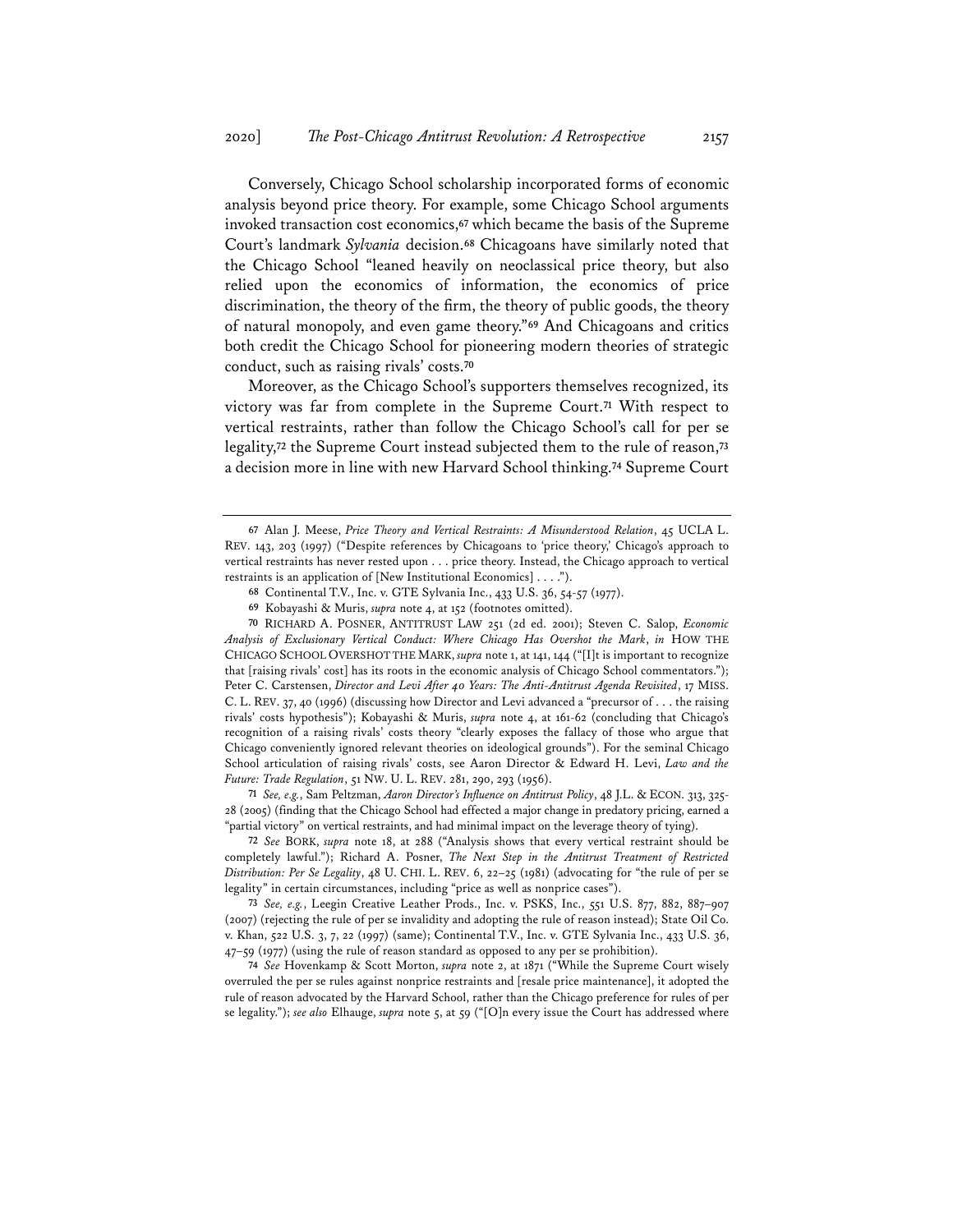decisions also reflect an embrace of decision theory**<sup>75</sup>** that places greater emphasis on the potential adverse impact of false positives than on false negatives.**<sup>76</sup>** Although the adoption of an error-cost framework is often regarded as distinctively Chicagoan,**<sup>77</sup>** key decisions such as *Trinko* supplemented decision theory with Harvard School concerns about institutional competence.**<sup>78</sup>** Subsequent revisions to the Horizontal Merger Guidelines in 1992 and 2010 recognized the importance of potential strategic conduct, both in terms of assessing the competitive impact of a merger (such as asking whether one of the merger partners is a maverick) and in asking whether the merger would facilitate post-merger unilateral anticompetitive conduct,**<sup>79</sup>** developments that symposium participants recognize is distinctly anti-Chicagoan.**<sup>80</sup>** Moreover, the Supreme Court's conception of entry barriers remains distinctively Harvardian, not Chicagoan.**<sup>81</sup>**

What explains these mixed results? As some participants have noted, the Chicago School overreached in some respects, often offering no more than

**77** Hovenkamp & Scott Morton, *supra* note 2, at 1869 ("One important element of the Chicago School's ideology was its analysis of error costs that put large weight on type one errors . . . .").

**78** *Trinko*, 540 U.S. at 414-15 (reasoning that "[e]ven if the problem of false positives did not exist," courts' inability to "'explain or adequately and reasonably supervise'" duties to deal counsels against recognizing liability under the essential facility doctrine (quoting Phillip Areeda, *Essential Facilities: An Epithet in Need of Limiting Principles*, 58 ANTITRUST L.J. 841, 853 (1989)).

**79** U.S. DEPT. OF JUSTICE & FED. TRADE COMM'N, MERGER GUIDELINES § 2.12 (1992), https://www.justice.gov/sites/default/files/atr/legacy/2007/07/11/11250.pdf [https://perma.cc/3XYF-6Y69] [hereinafter 1992 MG] ("[An] acquisition of a maverick firm is one way in which a merger may make coordinated interaction more likely, more successful, or more complete."); U.S. DEPT. OF JUSTICE & FED. TRADE COMM'N, HORIZONTAL MERGER GUIDELINES §§ 2.1.5, 6 (2010), https://www.justice.gov/sites/default/files/atr/legacy/2010/08/19/hmg-2010.pdf [

https://perma.cc/4V2K-D3CN] [hereinafter 2010 HMG] (discussing both whether a firm is a maverick firm and describing certain unilateral effects post-merger that would lessen competition).

**80** Baker & Farrell, *supra* note 3, at 2008-09 (contrasting the 1982 "Chicagoan" Merger Guidelines with later Merger Guidelines "rooted in the modern economics of coordination through purposive conduct").

**81** Jonathan B. Baker, *Responding to Developments in Economics and the Courts: Entry in the Merger Guidelines*, 71 ANTITRUST L.J. 189, 193 (2003) (discussing how the FTC's 1985 *Echlin* decision was framed as a conflict between Bainian and Stiglerian conceptions of entry barriers and noting that "if Stigler won the definitional battle in *Echlin*, Bain won the war"); *see also* Herbert Hovenkamp, *Whatever* Did *Happen to the Antitrust Movement?*, 94 NOTRE DAME L. REV. 583, 614–15 (2018) ("Today it is clear that the Harvard school has won this battle in both the caselaw and enforcement policy.").

<sup>[</sup>the Harvard School and the Chicago School] are in conflict, the Supreme Court has sided with the Harvard school.").

**<sup>75</sup>** *See* Frank H. Easterbrook, *The Limits of Antitrust*, 63 TEX. L. REV. 1, 3 (1984) ("[J]udicial errors that tolerate baleful practices are self-correcting, while erroneous condemnations are not.").

**<sup>76</sup>** *See* Verizon Commc'ns Inc. v. Law Offices of Curtis V. Trinko, LLP, 540 U.S. 398, 414 (2004) ("The cost of false positives counsels against an undue expansion of § 2 liability."); Matsushita Elec. Indus. Co. v. Zenith Radio Corp., 475 U.S. 574, 594 (1986) (finding that "mistaken inferences in cases such as this one are especially costly, because they chill the very conduct the antitrust laws are designed to protect" and balancing this concern against punishing "illegal conspiracies" is "unusually one-sided in cases such as this one").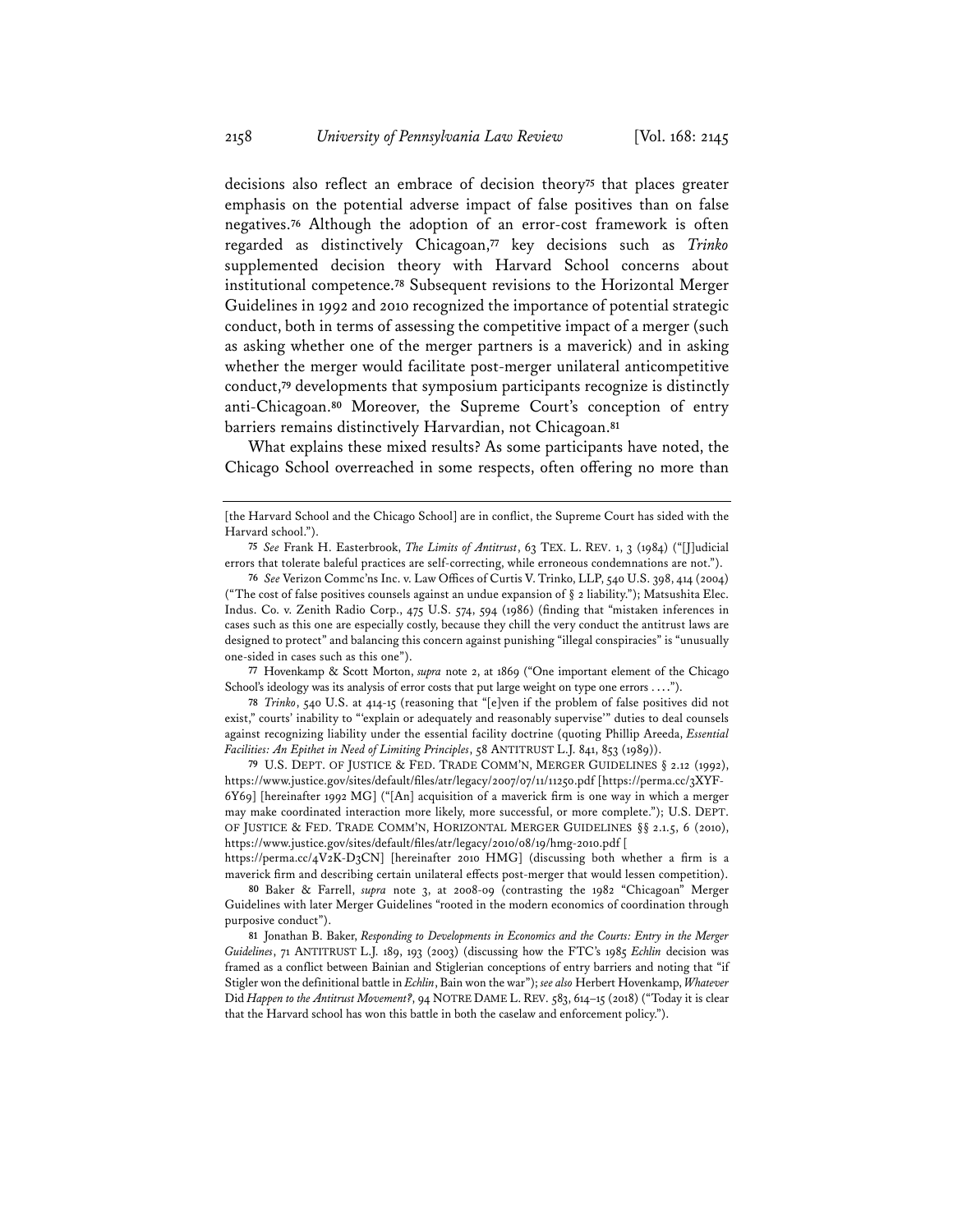possibility theorems rather than general proofs.**<sup>82</sup>** The explanation for that overreach lies in part in the pro-enforcement context in which the Chicago School arose.**<sup>83</sup>** When confronted with a conventional wisdom, particularly in the form of a per se prohibition, possibility theorems can serve as a useful disproof by counterexample.**<sup>84</sup>** However, mere possibility theorems are insufficient to justify a per se rule running in the other direction.**<sup>85</sup>** To this extent, the Chicago School's inconsistent track record may reflect the typical situation in which the pendulum begins moving in one direction to return closer to equilibrium, only to swing too far.

In addition, Chicago School scholars were far more unified in their opposition to the existing antitrust jurisprudence of the 1950s and 1960s than they were regarding what should replace it.**<sup>86</sup>** As a movement, the Chicago School remains more diverse than is often recognized.**<sup>87</sup>**

That said, another more fundamental factor underlay the incomplete reception of Chicago School thought, specifically, price theory's goal of creating a simple, static model of competition that cut across market structures and ignored details of different industries and individual firm behavior.**<sup>88</sup>** This blind spot paved the way for the post-Chicago School based on the game theory revolution that would soon sweep microeconomics and industrial organization.

These limitations make blanket claims of the prevalence of price theory feel somewhat overblown.**<sup>89</sup>** At the same time, criticisms that the Chicago School has not been influential seem equally overstated, as participants in this

**<sup>82</sup>** Hovenkamp & Scott Morton, *supra* note 2, at 1870 ("The Chicago School's influence on antitrust decision making in the federal courts has been more ideological than technical.").

**<sup>83</sup>** *Id.* at 1863 (noting that in the 1980s, enforcement policy began to consider additional factors beyond "pure structure").

**<sup>84</sup>** *See* Christopher S. Yoo, *Network Neutrality, Consumers, and Innovation*, 2008 U. CHI. LEGAL F. 179, 183-85 (2008).

**<sup>85</sup>** *See id.* (describing the use of exemplifying theory by Chicago School theorists to justify a categorical rule in which vertical restraints would be per se legal).

**<sup>86</sup>** Kobayashi & Muris, *supra* note 4, at 171 ("Chicago had not focused on the many details for antitrust policy that would be necessary once the old order was overthrown. There was simply no shared, agreed-upon view regarding the myriad aspects of appropriate doctrine.").

**<sup>87</sup>** *See* F.M. Scherer, *Conservative Economics and Antitrust: A Variety of Influences*, *in* HOW THE CHICAGO SCHOOL OVERSHOT THE MARK, *supra* note 1, at 30, 32-36 (giving examples to illustrate how the Chicago School was "far from monolithic in advocating a retrenchment of antitrust enforcement programs"); Wright, *supra* note 19, at 244-45 (stating that the Chicago School does not "represent a monolithic entity"); *see also* Kovacic, *supra* note 34, at 468 (noting how the Chicago school is not "singleminded"); Daniel A. Crane, *A Neo-Chicago Perspective on Antitrust Institutions*, 78 ANTITRUST L.J. 43, 44 (2012) ("It is difficult enough to draw the lines around the Chicago School . . . .").

**<sup>88</sup>** Hovenkamp & Scott Morton, *supra* note 2, at 1854.

**<sup>89</sup>** *See, e.g.*, Posner, *supra* note 21, at 932 (claiming that price theory "has largely prevailed").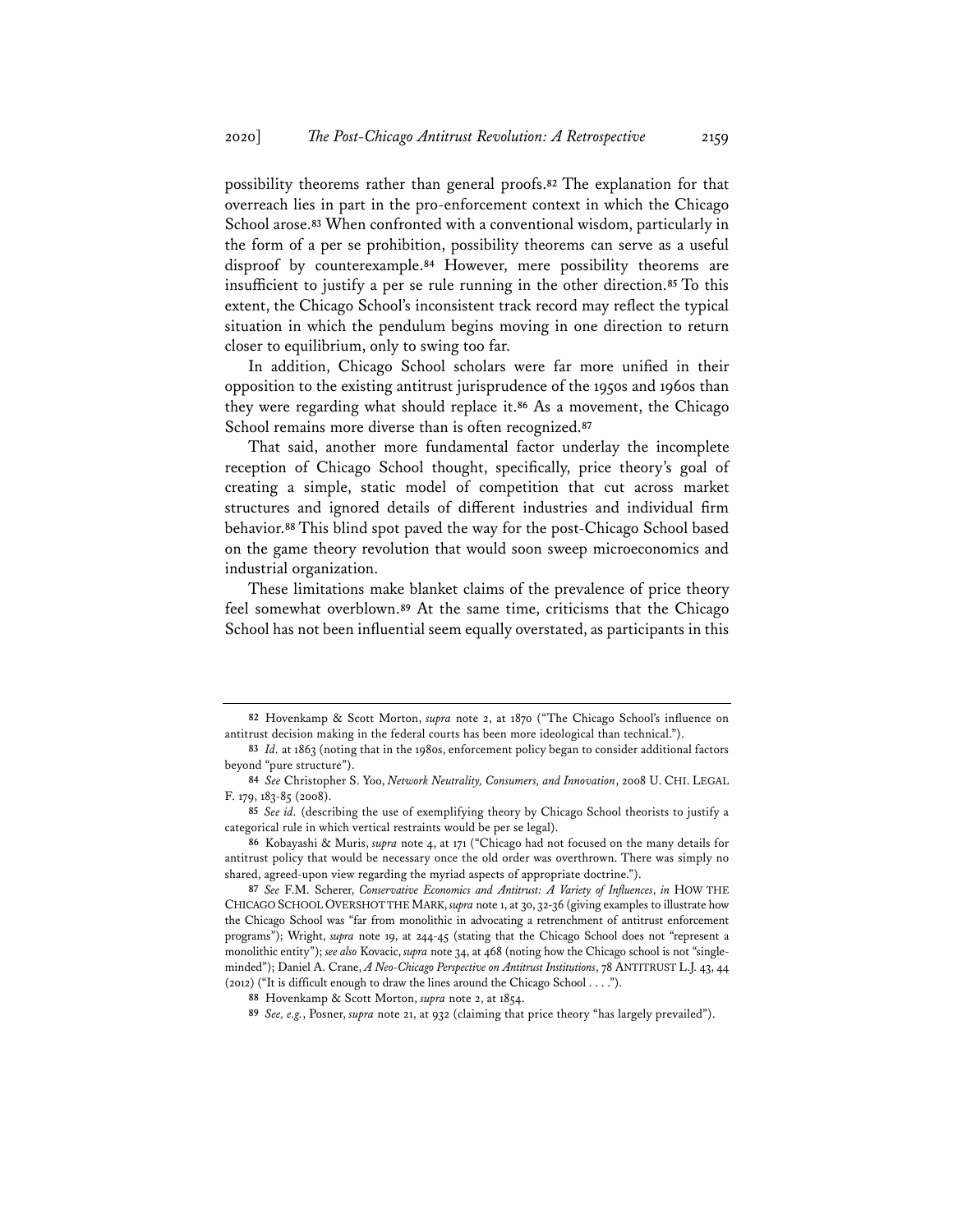symposium readily acknowledged.**<sup>90</sup>** Indeed, the fact that the Chicago School remains a magnet for so much criticism attests to its enduring importance.**<sup>91</sup>**

## II. THE POST-CHICAGO REVOLUTION

The Chicago School spawned a new school whose name, post-Chicago, was inspired by Herbert Hovenkamp.**<sup>92</sup>** One surprise is that none of the articles included in a symposium on "The Post Chicago Antitrust Revolution" uses the term, let alone identifies the defining characteristics of the School.

Fortunately, other scholarship defines the outlines of the movement clearly enough. As an initial matter, the post-Chicago School joins the Chicago School in rejecting populist considerations and in accepting the maximization of economic welfare as the sole focus of antitrust.**<sup>93</sup>** In the words of Carl Shapiro, "[I]f 'Post-Chicago Economics' stands for the notion that . . . antitrust should move away from promoting efficiency and consumer welfare, count me out."**<sup>94</sup>**

What separates the two schools is not their goals, but their vision of the relevant mechanisms through which economics acts. While the Chicago School placed little emphasis on the game theory revolution that swept

**<sup>90</sup>** *See, e.g.*, Baker & Farrell, *supra* note 3, at 2005-06 (describing the influence of the Chicago School view of oligopolies on antitrust enforcement); Gavil & Salop, *supra* note 3, at 2123-24; Hovenkamp & Scott Morton, *supra* note 2, at 1870.

**<sup>91</sup>** *See, e.g.*, Kobayashi & Muris, *supra* note 4, at 169-70 (arguing that the recent book *How the Chicago School Overshot the Mark* "use[s] . . . the term Chicago as a political football" by ignoring Chicago's commitment to "a bottom-up approach based primarily on fact-intensive, case-by-case analysis" and instead oversimplifying it as "a universal conservative ideology of antitrust minimalism with a preference for 'economic models over facts'" (citing Robert Pitofsky, *Introduction: Setting the Stage*, *in* HOW CHICAGO OVERSHOT THE MARK, *supra* note 1)); Kovacic, *supra* note 34, at 484-86 (examining "the breadth and power of the Chicago Obsession"); Wright, *supra* note 19, at 318-19 (describing antitrust analyses framed as critiques of the Chicago School and noting that "misuses of the term 'Chicago School' . . . come at the expense of serious scientific analysis").

**<sup>92</sup>** *See* Herbert Hovenkamp, *Antitrust After Chicago*, 84 MICH. L. REV. 213, 225 (1985) ("[A]ntitrust policy is coming increasingly under the influence of a 'post-Chicago' economics . . . .").

**<sup>93</sup>** *See, e.g.*, Baker, *supra* note 35, at 646 (differentiating Post-Chicago from the Populist School and noting that the latter's "challenges to Chicago arise from within the efficiency paradigm"); Jacobs, *supra* note 7, at 242 (noting that post-Chicago and Chicago scholars "share a common metric" in that "[t]hey eschew the multivalent inquiries informing the Modern Populists' approach in favor of the single-minded pursuit of allocative efficiency" and "agree that wealth maximization should be the exclusive goal of antitrust policy").

**<sup>94</sup>** Carl Shapiro, *Aftermarkets and Consumer Welfare: Making Sense of* Kodak, 63 ANTITRUST L.J. 483, 484 (1995) (footnote omitted).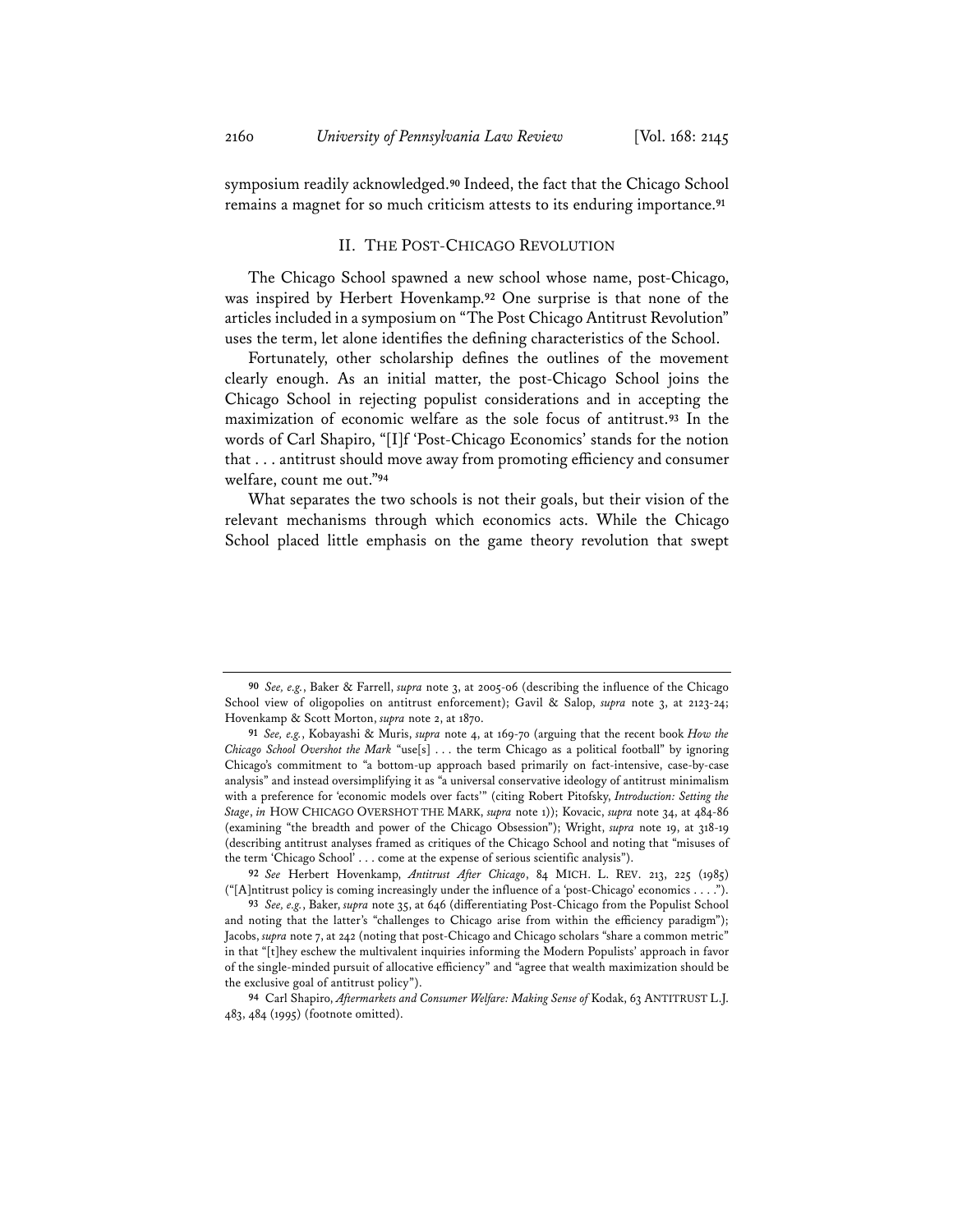through industrial organization and microeconomics during the beginning in the 1970s,**<sup>95</sup>** the post-Chicago School embraced it.**<sup>96</sup>**

Although the post-Chicago School is often characterized as the inheritor of the legacy of the Harvard School, an examination of its premises reveals some stark differences. Unlike the Harvard School, which focused almost entirely on market structure without paying any attention to conduct, the game theory embraced by the post-Chicago School places strategic behavior at the center of the analysis.**<sup>97</sup>** In addition, although post-Chicago analyses are able to take into account more complex dynamics than those permitted by the price-theoretic approach of the Chicago School, the game-theoretic approach by post-Chicago studies lacks the industry specificity inherent in the case study-based approach of the Harvard School. Instead, post-Chicago models tend to be quite abstract.

Consider two prominent examples of post-Chicago scholarship. Michael Whinston's famous article showing how tying can lead to exclusion is based on the relative sizes of the outside demand for a complementary good and the minimum efficient scale needed to produce it efficiently.**<sup>98</sup>** Whinston's result turns on the relationship between these two numbers without taking into account any unique aspects of any particular industry. Thomas Krattenmaker and Steven Salop's now classic article on raising rivals' costs similarly frames the issues in non-industry-specific terms by exploring how a firm can use exclusionary rights contracts to restrict the competitors' ability to obtain access to a key input.**<sup>99</sup>** The results turn on a general principle: the presence of an upstream-downstream relationship. The details of the specific industry in question play little to no role.

**<sup>95</sup>** *See* Hovenkamp & Scott Morton, *supra* note 2, at 1849-50, 1855 (noting that Robert Bork's influential Chicago School treatise did not use game theory and that the Chicago School "fir[mly] reject[ed]" game theory). *But see* Kobayashi & Muris, *supra* note 4, at 152, 159 (claiming that some Chicago School analyses relied on game theory) (citing George J. Stigler, *A Theory of Oligopoly*, 72 J. POL. ECON. 44 (1964)).

**<sup>96</sup>** Hovenkamp & Scott Morton, *supra* note 2, at 1856 (noting that the game theory revolution of the 1970s and 1980s was an "important advance in oligopoly theory"); *accord* HOVENKAMP, *supra* note 29, at 38 ("[P]ost-Chicago theory typically models strategic behavior by use of game theory . . . ."); Ian Ayres, *Playing Games with the Law*, 42 STAN. L. REV. 1291, 1315 (1990) ("[T]he new game theory is the core methodology of the new 'new learning' in industrial organization . . . ."); Jacobs, *supra* note 7, at 240-45 (tracing the role of game theory in post-Chicago analysis).

**<sup>97</sup>** HOVENKAMP, *supra* note 29, at 37-38 (identifying the pre-1970 Harvard School idea of empowering the government to "break up durable monopolists even if they had not engaged in any unlawful conduct" and contrasting it with the post-Chicago School, which "typically models strategic behavior by use of game theory").

**<sup>98</sup>** Michael D. Whinston, *Tying, Foreclosure, and Exclusion*, 80 AM. ECON. REV. 837 (1990).

**<sup>99</sup>** Thomas G. Krattenmaker & Steven C. Salop, *Anticompetitive Exclusion: Raising Rivals' Costs to Achieve Power over Price*, 96 YALE L.J. 209, 224-27 (1986).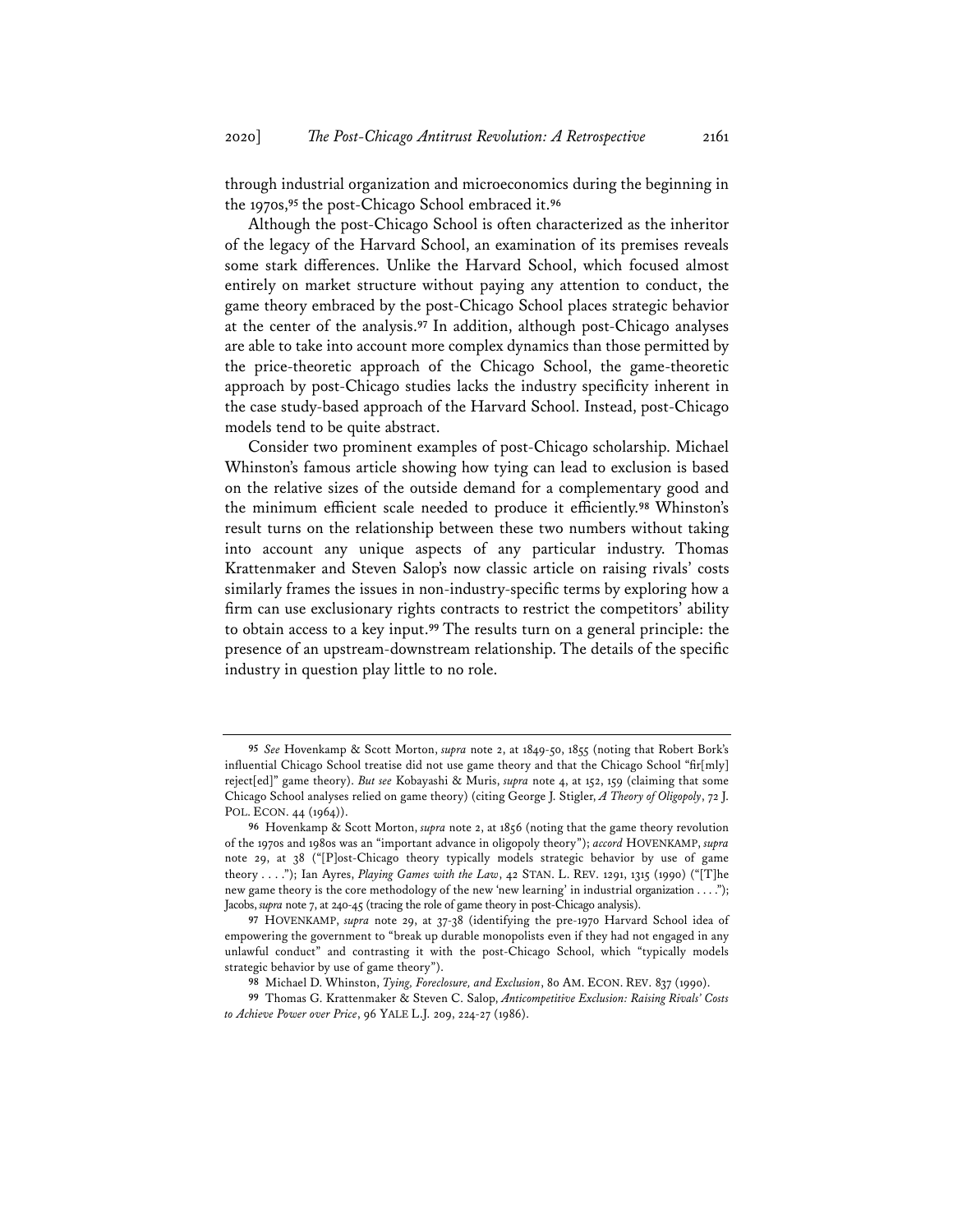The result is a mathematically driven approach that is quite different from the bottom-up empiricism that characterized the Harvard School. Rather than being the inheritor of the Harvard School tradition, the post-Chicago School represents something quite different that reflects the times during which it arose.

While the game-theoretic framework that characterizes post-Chicago scholarship yields substantial insights, it carries with it a number of limitations, both theoretically and empirically.**<sup>100</sup>** In addition, many commentators have questioned how much impact post-Chicago economics has had on Supreme Court doctrine.**<sup>101</sup>**

#### A. *The Conceptual Limits of Game Theory*

By their nature, the results of post-Chicago models typically derive from the assumption that particular decisions must be made in a particular order.**<sup>102</sup>** This results in models that are quite stylized. Moreover, scholars have long recognized that the Nash equilibrium-inspired solution concepts that form the basis of game theory often yield no equilibria or multiple equilibria unless the model makes highly restrictive assumptions.**<sup>103</sup>** When this is the case, the details of those assumptions drive the results.

The dependence of these models on these restrictive assumptions often makes them susceptible to large, discontinuous changes in response to small changes to the underlying parameters.**<sup>104</sup>** The violation of the Einsteinian admonition that

**104** *See* Ayres, *supra* note 96, at 1313-14 ("Calculating the comparative statics in game theory models, however, is often much more difficult than simply taking derivatives. Moreover, many games

**<sup>100</sup>** For an earlier discussion of these limitations in the context of vertical integration, see Christopher S. Yoo, *Vertical Integration and Media Regulation in the New Economy* 19 YALE J. ON REG. 171, 295 (2002).

**<sup>101</sup>** *See, e.g.*, Christopher J. Sprigman, *Monopolization Remedies and Antitrust After the Fall*, 76 ANTITRUST L.J. 5, 9 (2009) ("[P]ost-Chicago insights have had little apparent impact in litigation . . . .").

**<sup>102</sup>** *See* Malcolm B. Coate & Jeffrey H. Fischer, *Can Post-Chicago Economics Survive* Daubert*?*, 34 AKRON L. REV. 795, 797 (2001) ("[T]he outcome of a [post-Chicago economics] model often depends on whether customers or competitors can undertake strategies to counter the alleged anticompetitive behavior. In other cases, the order in which the parties execute strategies is important." (footnote omitted)).

**<sup>103</sup>** *See* Ayres, *supra* note 96, at 1310-11 (noting the role that restrictive assumptions play in preventing game-theoretic models from yielding no equilibria or multiple equilibria); *Interview with Dennis A. Yao, Former FTC Commissioner*, ANTITRUST, Fall 1994, at 12, 16 ( "Game-theoretic models generally become unwieldy unless they adopt restrictive assumptions"); Michael A. Salinger, Dir., Bureau of Econ., Fed. Trade Comm'n, Is It Live or Is It Memorex? Models of Vertical Mergers and Antitrust Enforcement, Speech at Association of Competition Economics Seminar on Non-Horizontal Mergers 3-4 (Sept. 7–8, 2005), https://www.ftc.gov/sites/default/files/documents/public\_statements/itlive-or-it-memorex-models-vertical-mergers-and-antitrust-enforcement/050927isitlive.pdf [http://perma .cc/TP68-4AKQ] (noting that Post-Chicago theories rely on highly stylized assumptions to make the models tractable).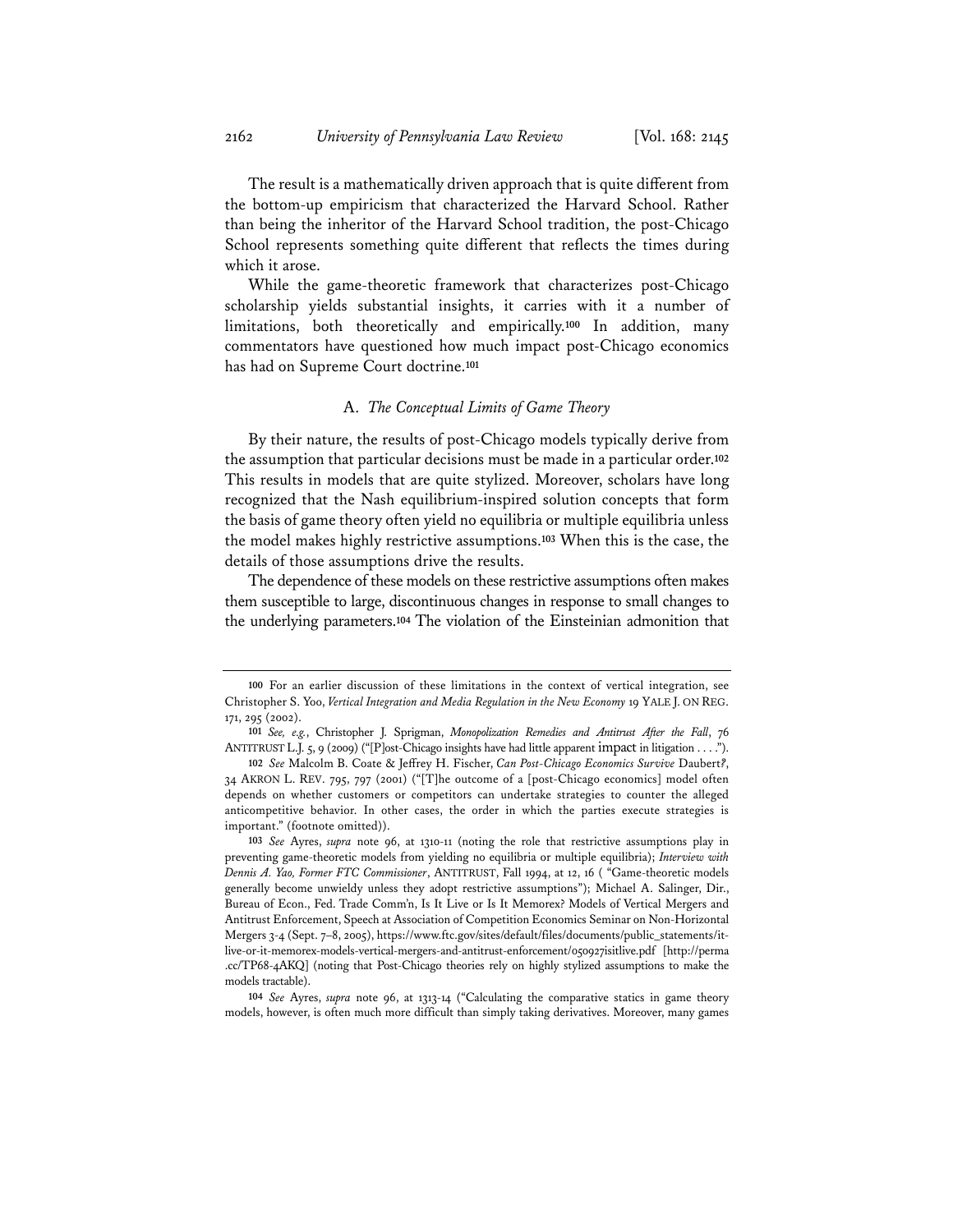"nature does not jump" raises questions about the accuracy with which these models describe actual competitive processes as well as their robustness.**<sup>105</sup>**

Furthermore, post-Chicago models typically do not attempt to formalize the impact of the practices in question on welfare.**<sup>106</sup>** A good example is, again, Michael Whinston's seminal article on tying, which explicitly acknowledges that the model does not consider potential beneficial motivations for the practice and thus that its welfare implications are ambiguous.**<sup>107</sup>** This is particularly important because post-Chicago models typically rely on the type of concentrated market structures in which vertical coordination is most likely to yield efficiencies.**<sup>108</sup>**

#### B. *The Need for More Empirical Validation*

Skeptics have consistently criticized the post-Chicago School for its lack of empiricism.**<sup>109</sup>** Although some post-Chicago scholars have asserted that

**109** *See* Crane, *supra* note 4, at 1924-27 (criticizing post-Chicago (as well as Chicago) for its lack of empiricism); David S. Evans & Michael Salinger, *Competition Thinking at the European Commission: Lessons from the Aborted GE/Honeywell Merger*, 10 GEO. MASON L. REV. 489, 515 (2002) ("[E]mpirical analysis is precisely the big step that has been missing in translating post-Chicago analysis into a practical policy tool."); David S. Evans & A. Jorge Padilla, *Designing Antitrust Rules for Assessing Unilateral Practices: A Neo-Chicago Approach*, 72 U. CHI. L. REV. 73, 80, 98 (2005) (criticizing Post-Chicago for its lack of reliance on data and expressing a need for empirical study of the cost of errors in enforcement); Kobayashi & Muris, *supra* note 4, at 148 ("[T]he lack of empirical verification . . . likely has limited the impact of Post-Chicago School economics on U.S. antitrust law"); *id.* at 159 (arguing that the emphasis on game theory has led "the Post-Chicago School [to] largely eschew[] generation of specific testable hypotheses and empirical testing of these models"); Bruce H. Kobayashi, *Game Theory and Antitrust: A Post Mortem*, 5 GEO. MASON L. REV. 411, 412 (1997) ("[G]ame theoretic models of IO have not been empirically verified in a meaningful sense."); Joshua D. Wright, *Overshot the Mark? A Simple Explanation of the Chicago School's Influence on Antitrust*,

exhibit discontinuous changes when the underlying structure is changed slightly."); *see also* Coate & Fischer, *supra* note 102, at 823 ("[Post-Chicago] theories are highly sensitive to the assumptions used."). **105** *See* Ayres, *supra* note 96, at 1314.

**<sup>106</sup>** An exception is Michael A. Salinger, *Vertical Mergers and Market Foreclosure*, 103 Q.J. ECON. 345, 346 (1988).

**<sup>107</sup>** See Whinston, *supra* note 98, at 855-56 ("Even in the simple models . . . which ignore a number of other possible motivations for the practice, the impact of this exclusion on welfare is uncertain.").

**<sup>108</sup>** Keith N. Hylton & Michael Salinger, *Tying Law and Policy: A Decision-Theoretic Approach*, 69 ANTITRUST L.J. 469, 471 (2001) ("[T]he most plausible post-Chicago theory of anticompetitive tying is based on the assumption that the tying and tied goods are complementary and that they are both susceptible to market power and, indeed, monopoly. It is a long-established principle of economics, however, that integrated complementary monopoly results in lower prices than distinct complementary monopolies. A public policy that imparts a bias toward interdependent complementary monopolies instead of integrated complementary monopolies has the predictable consequence of raising prices and reducing consumer welfare."); Edward A. Snyder & Thomas E. Kauper, *Misuse of the Antitrust Laws: The Competitor Plaintiff*, 90 MICH. L. REV. 551, 589-91 (1991) (tracing the potential efficiency benefits and noting that "meeting the necessary conditions for anticompetitive exclusion is likely to ensure that some efficiency benefits are realized from the business practices in question").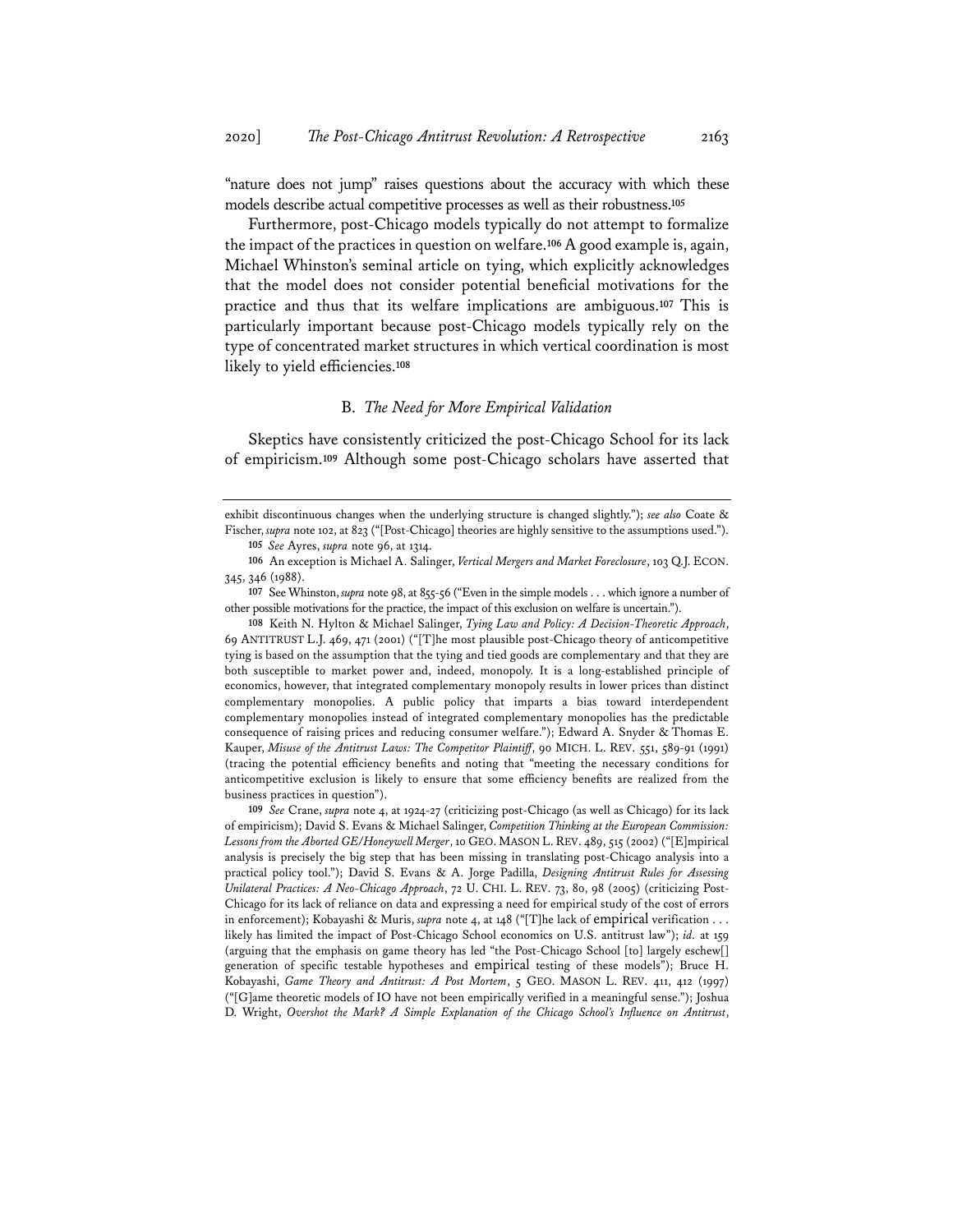empiricism represents a key aspect of their methodology,**<sup>110</sup>** others have acknowledged that "[p]ost-Chicago scholars readily admit" that "[m]ore theoretical and empirical economic work . . . needs to be done."**<sup>111</sup>**

Why has so little empirical validation of post-Chicago models been done? Sometimes post-Chicago models are based on the presumed order of decisions or other inherently unobservable characteristics that cannot easily be verified.**<sup>112</sup>** Even when the facts can be verified, the stylized nature of post-Chicago models further means that even when they are valid, they will apply only when the full set of restrictive criteria are met.**<sup>113</sup>**

**112** *See* Coate & Fischer, *supra* note 102, at 832 (noting that post-Chicago models are often "based on virtual facts that cannot be revealed in a court hearing . . . because the facts in question exist primarily as theoretical constructs to aid the modeling process"); *accord id.* at 797, 816 (hypothesizing that post-Chicago theories cannot find empirical support); Jacobs, *supra* note 7, at 254 ("[S]ome post-Chicago models depend on speculation about the reputational effects of apparently irrational strategic behavior . . . making empirical validation impossible.").

**113** *See* Ayres, *supra* note 96, at 1317 ("[P]articularized games are not neatly applicable to a broad spectrum of markets . . . . [A] number of 'possibility' theorems . . . force both sides toward empirical analysis."); Coate & Fischer, *supra* note 102, at 832 ("[Post-Chicago models] offer[] little if any empirical fruitfulness because the mathematical result of the model applies only when the

COMPETITION POL'Y INT'L, Spring 2009, at 189, 189-90 (reviewing HOW THE CHICAGO SCHOOL OVERSHOT THE MARK, *supra* note 1) (criticizing the book for its lack of empiricism); Paul Yde, *Non-Horizontal Merger Guidelines: A Solution in Search of a Problem?*, ANTITRUST, Fall 2007, at 74, 76 ("[Post-Chicago] theories of anticompetitive effects from vertical integration are not supported by any systematic empirical analysis.").

**<sup>110</sup>** *See* Jonathan B. Baker, *Competition Policy as a Political Bargain*, 73 ANTITRUST L.J. 483, 512 n.109 (2006) ("Post-Chicago criticisms . . . call for modifications to existing rules based upon the application of game theoretic tools and new empirical economic methods."); Timothy F. Bresnahan & Richard Schmalensee, *The Empirical Renaissance in Industrial Economics: An Overview*, 35 J. INDUS. ECON. 371, 374 (1987) (calling empirical work motivated by structural models of imperfect competition "a growth area"); Michael S. Jacobs, *The New Sophistication in Antitrust*, 79 MINN. L. REV. 1, 38 (1994) ("Post-Chicago theory . . . contemplates rigorous empirical analysis . . . ."); Lawrence A. Sullivan, *Post-Chicago Economics: Economists, Lawyers, Judges and Enforcement Officials in a Less Determinate Theoretical World*, 63 ANTITRUST L.J. 669, 670 (1995) ("Post-Chicago antitrust . . . digs into empirical material in an effort to fathom the significance of observed distinctions between classic models and the configuration of the particular market under examination.").

**<sup>111</sup>** Reza Dibadj, *Saving Antitrust*, 75 U. COLO. L. REV. 745, 811 n.306 (2004); *accord* Marina Lao, *Reclaiming a Role for Intent Evidence in Monopolization Analysis*, 54 AM. U. L. REV. 151, 179 (2004) ("[P]ost-Chicago economic analysis is far from determinate, and empirical work is insufficiently developed to answer critical questions bearing on antitrust liability."). Many post-Chicago scholars have written specific statements to this effect. *See, e.g.*, Stephen Calkins, *Wrong Turns in Exclusive Dealing Law*, *in* HOW THE CHICAGO SCHOOL OVERSHOT THE MARK, *supra* note 1, 156, 167 ("There is a lot of speculating about the effects of exclusive dealing but not nearly enough empirical research."); Carl Shapiro, *Theories of Oligopoly Behavior*, *in* 1 HANDBOOK OF INDUSTRIAL ORGANIZATION 330, 409 (Richard Schmalensee & Robert D. Willig eds., 1989) (using game theory to identify "quite a large number of strategic considerations that come into play" and determining that "[w]hat we are most in need of now are further tests of the empirical validity of these various theories of strategic behavior"); David T. Scheffman & Richard S. Higgins, *Twenty Years of Raising Rivals' Costs: History, Assessment, and Future*, 12 GEO. MASON. L. REV. 371, 380 (2003) (assessing the empirical support for raising rivals' costs and concluding that "a fair assessment of the debate has been that . . . most of the cases [Krattenmaker and Salop] discuss . . . are not proved").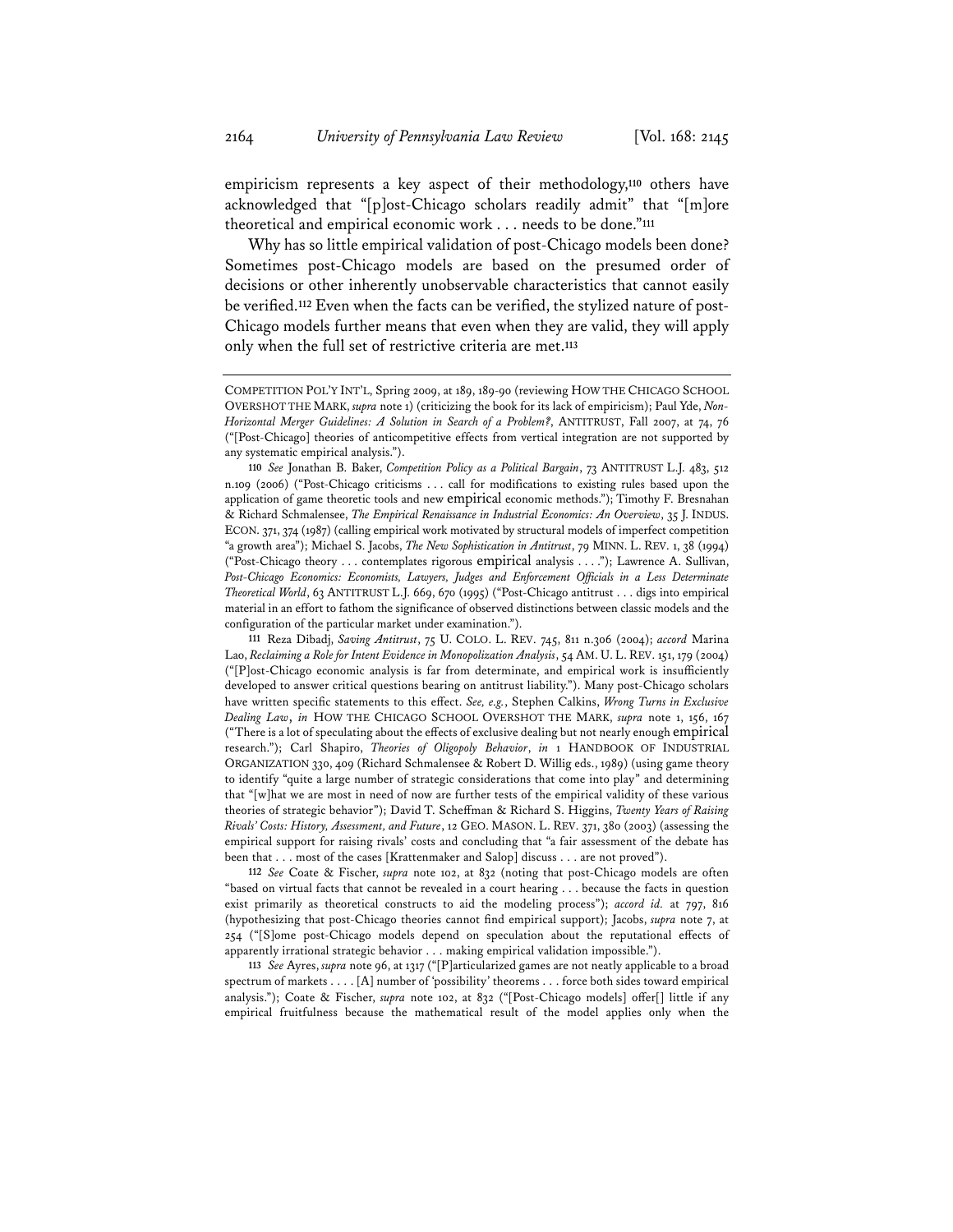Absent empirical validation, post-Chicago models represent possibility theorems that tell us what *can* happen rather than "what *must* happen."**<sup>114</sup>** As was the case with respect to the Chicago School, these theorems are more useful for rebutting a conventional wisdom or for countering calls for categorical rules than they are in providing insight into how to strike the proper balance. It is noteworthy that Robert Pitofsky criticized the Chicago School for relying more on theory than on facts.**<sup>115</sup>** Absent empirical validation, the same can be said of post-Chicago.**<sup>116</sup>**

# C. *Post-Chicago's Impact on the Law*

The other key question is how influential the post-Chicago School has been on the law. Critics often claim that *Eastman Kodak Co. v. Image Technical Services, Inc.***<sup>117</sup>** represents the only post-Chicago decision rendered by the Supreme Court.**<sup>118</sup>** Moreover, *Kodak* has not proven to be generative. The plaintiff abandoned its post-Chicago theory on remand,**<sup>119</sup>** and "lower courts have bent over backwards to construe *Kodak* as narrowly as possible,"**<sup>120</sup>** as even supporters have been forced to concede.**<sup>121</sup>**

**116** *See* HOVENKAMP, *supra* note 29, at 39 ("Just as Chicago School antitrust policy became oversold, post-Chicago antitrust has been oversold as well.").

**117** 504 U.S. 451 (1992).

**118** *See* Crane, *supra* note 4, at 1922 ("[I]t is conventional wisdom that there has been one—and only one—'post-Chicago' antitrust decision in the Supreme Court."); Hylton & Salinger, *supra* note 108, at 481 ("Of the Supreme Court's cases, only one, *Eastman Kodak v. Image Technical Services,*  Inc., arguably falls into . . . the post-Chicago category." (footnote omitted)); Fred S. McChesney, *Talking 'Bout My Antitrust Generation: Competition for and in the Field of Competition Law*, 52 EMORY L.J. 1401, 1414 (2003) ("'[P]ost-Chicago' economic approaches to antitrust have had no important impact in the courts."); Wright, *supra* note 19, at 249-50 ("While the Post-Chicago School has enjoyed meteoric success via several meaningful scholarly benchmarks, . . . it has had only modest impact in American courts, especially the Supreme Court.").

**119** *See* Image Tech. Servs., Inc. v. Eastman Kodak Co., 125 F.3d 1195 (9th Cir. 1997); *see also* Abbott B. Lipsky, Jr., *Antitrust Economics—Making Progress, Avoiding Regression*, 12 GEO. MASON L.REV. 163, 168- 69 (2003) ("[T]he 'post-Chicago' theory found in *Image Technical* was abandoned on remand . . . .").

**120** Herbert Hovenkamp, *Post-Chicago Antitrust: A Review and Critique*, 2001 COLUM. BUS. L. REV. 257, 286.

**121** Warren S. Grimes, *The Future of Distribution Restraints Law: Will the New Learning Take Hold?*, 2006 UTAH L. REV. 885, 910 (2006) ("[*Kodak*], a powerfully written post-Chicago opinion, has so far found only isolated support in the lower courts and federal agencies . . . ." (footnote omitted)).

assumptions are met . . . . Thus [they] simply will not apply to many, if any, factual situations."); Hylton & Salinger, *supra* note 108, at 470 ("[T]he game theory underpinning the literature rests on highly stylized assumptions that are difficult to apply to the factual settings courts confront."); Jacobs, *supra* note 7, at 254 ("[M]any post-Chicago theories are constructed so restrictively . . . that testing them is unproductive.").

**<sup>114</sup>** Franklin M. Fisher, *Games Economists Play: A Noncooperative View*, 20 RAND J. ECON. 113, 118 (1989).

**<sup>115</sup>** *See* Robert Pitofsky, *Introduction: Setting the Stage*, *in* HOW THE CHICAGO SCHOOL OVERSHOT THE MARK, *supra* note 1, at 5 (critiquing the "current preferences for economic models over facts").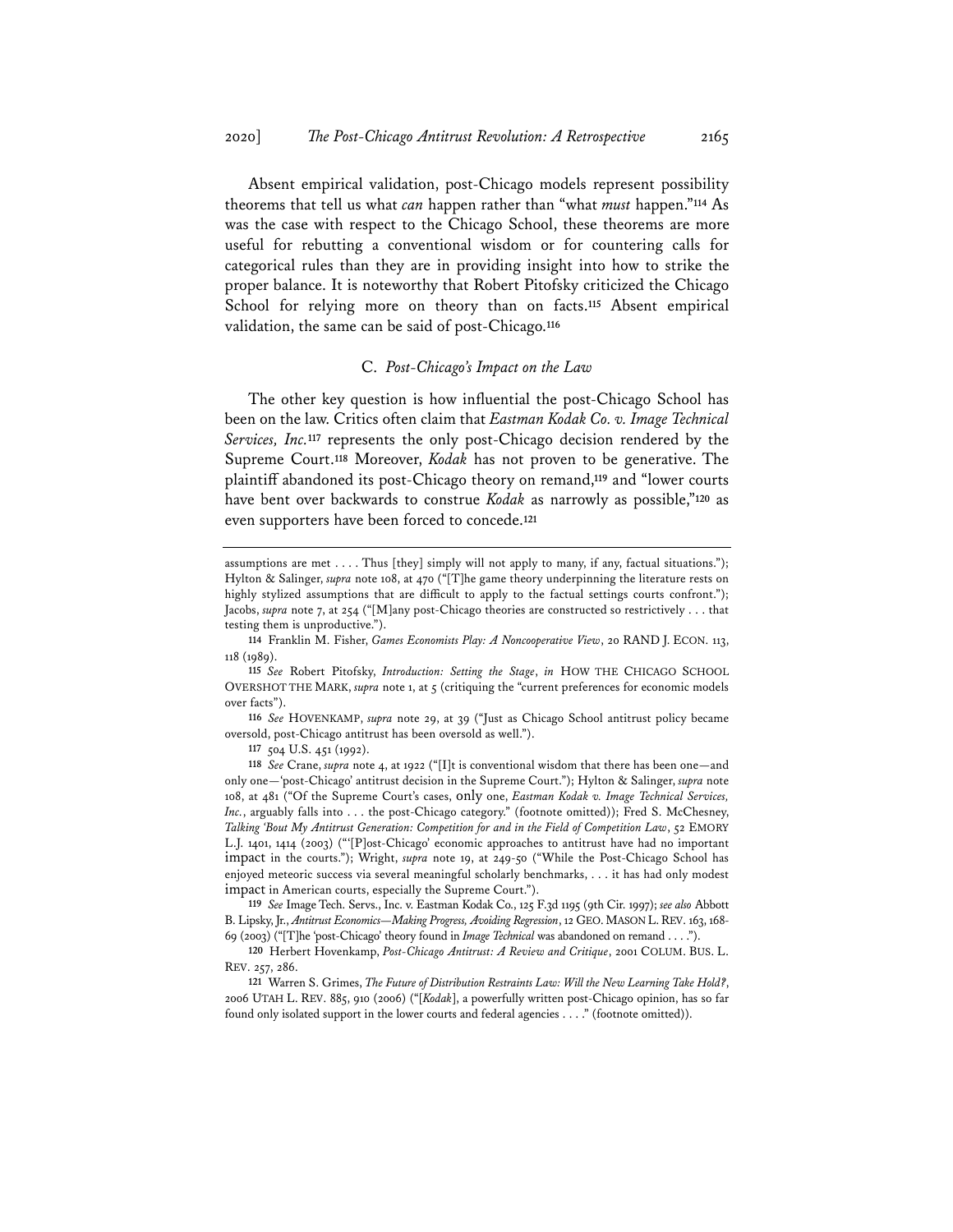But signs of broader acceptance of post-Chicago thinking become more apparent once one looks beyond the Supreme Court. Herbert Hovenkamp has noted that notwithstanding *Kodak*'s limited influence, post-Chicago's contributions to raising rivals' costs and the unilateral effects of horizontal mergers "are likely to endure," although "they . . . pose a significant risk of being overused if their limitations are not kept in mind."**<sup>122</sup>** For example, the post-1984 Merger Guidelines exhibit a greater willingness to recognize that unilateral strategic behavior can have anticompetitive effects.**<sup>123</sup>** In addition, lower court decisions have shown greater willingness to adopt post-Chicago precepts.**<sup>124</sup>**

# III. BEYOND POST-CHICAGO?

This milestone conference provides the opportunity not just to recognize the place that the Chicago and the post-Chicago Schools have carved for themselves in the history of antitrust. It also provides the occasion to speculate on the prospects of nascent movements that may influence the directions that competition law will take in the future.

## A. *The Emerging Debate Over Neo-Brandeisian/Hipster Antitrust*

A surprising aspect of the symposium was the lack of any extensive discussion of the growing call for a return to populist principles that is emerging in antitrust circles.**<sup>125</sup>** Called neo-Brandeisian antitrust by its supporters**<sup>126</sup>** and hipster antitrust by skeptics,**<sup>127</sup>** and popularized by Lina

**<sup>122</sup>** Hovenkamp, *supra* note 120, at 337.

**<sup>123</sup>** *See generally* 1992 MG, *supra* note 79, § 2.2; 2010 HMG, *supra* note 79, § 6; U.S. DEPT. OF JUSTICE & FED. TRADE COMM'N, VERTICAL MERGER GUIDELINES § 4, https://www.ftc.gov/ system/files/documents/reports/us-department-justice-federal-trade-commission-vertical-merger-guid elines/vertical\_merger\_guidelines\_6-30-20.pdf [https://perma.cc/6Y6B-26V7].

**<sup>124</sup>** United States v. Visa U.S.A., Inc., 344 F.3d 229 (2d Cir. 2003); LePage's, Inc. v. 3M, 324 F.3d 141 (3d Cir. 2003); Conwood Co. v. U.S. Tobacco Co., 290 F.3d 768 (6th Cir. 2002); C.R. Bard, Inc v. M3 Sys., 157 F.3d 1340 (Fed. Cir. 1998); Crane, *supra* note 4, at 1930 n.73 (citing United States v. Dentsply Int'l, Inc., 399 F.3d 181 (3d Cir. 2005) as an example).

**<sup>125</sup>** For my initial reaction, see Christopher S. Yoo, *Hipster Antitrust: New Bottles, Same Old W(h)ine?*, ANTITRUST CHRON., Spring 2018, at 52.

**<sup>126</sup>** David Dayen, *This Budding Movement Wants to Smash Monopolies*, THE NATION (Apr. 4, 2017), https://www.thenation.com/article/archive/this-budding-movement-wants-to-smash-monopolies [http://perma.cc/NL98-WJ5L] ("A new group of scholars and activists has rebelled against Chicagoschool dictates. You can call them the 'New Brandeis movement.'").

**<sup>127</sup>** The term was coined by Kostya Medvedovsky. @kmedved, TWITTER (June 19, 2017, 2:28 PM), https://twitter.com/kmedved/status/876869328934711296 [https://perma.cc/4G3X-HX6L]. The term was popularized by Joshua Wright. Robert Levine, *Antitrust Law Never Envisioned Massive Tech Companies Like Google*, BOS. GLOBE (June 13, 2018), https://www3.bostonglobe.com/ideas/2018/06/13/google-hugelypowerful-antitrust-law-job/E1eqrlQ01g11DRM8I9FxwO/story.html [https://perma.cc/X3QS-KZP2].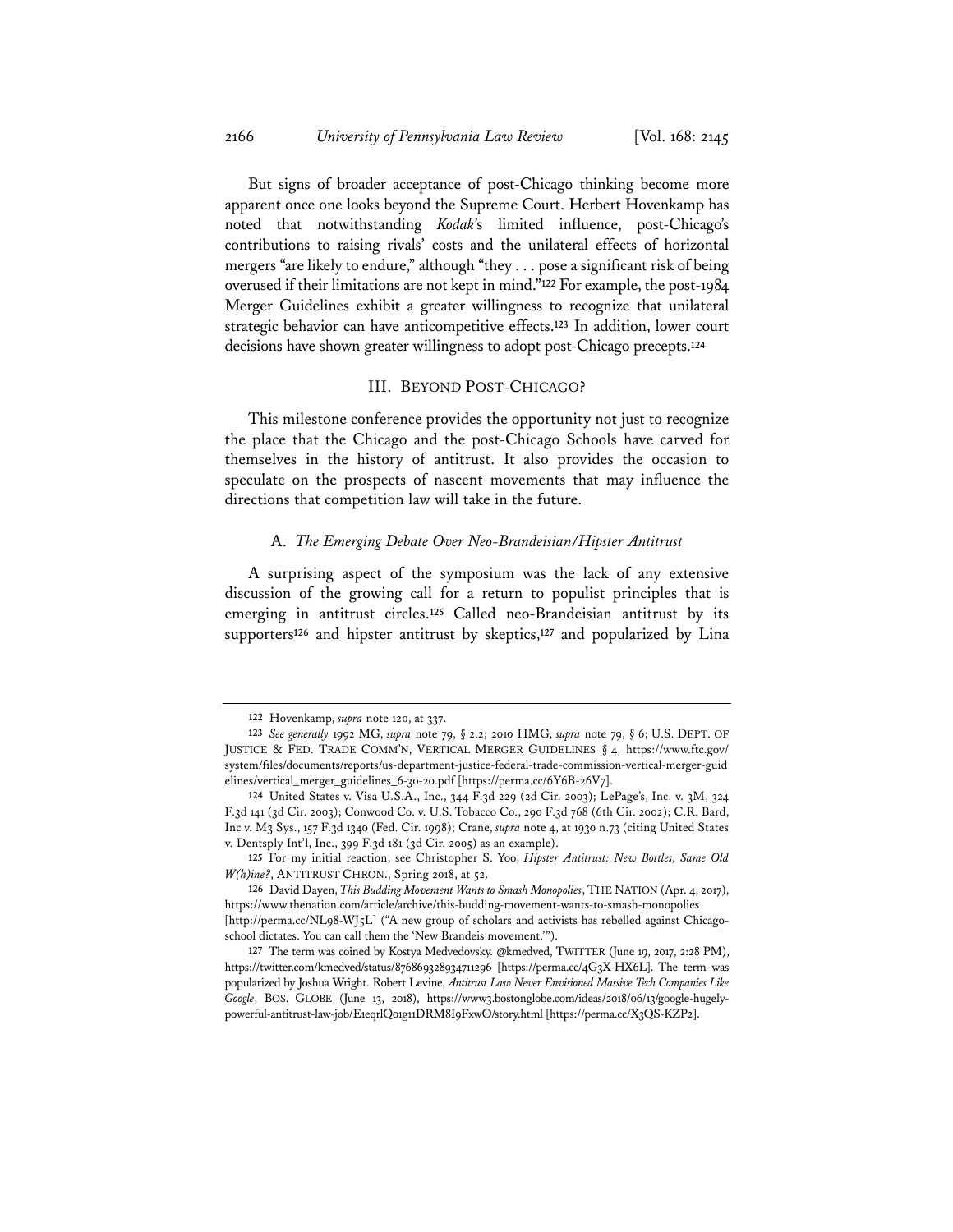Khan**<sup>128</sup>** and Barry Lynn,**<sup>129</sup>** these advocates are calling for a return to a more structure-oriented conception of competition policy that also accounts for the interests of other economic stakeholders as well as political considerations. This movement has garnered support from both ends of the political spectrum, being endorsed by multiple Democratic presidential candidates during the 2020 campaign**<sup>130</sup>** as well as conservative pundits such as Steve Bannon.**<sup>131</sup>**

To date, the revival of populism has not gained much traction in mainstream antitrust circles. Noninterventionist antitrust scholars were predictably dubious.**<sup>132</sup>** Enforcement-oriented scholars and advocates were similarly skeptical.**<sup>133</sup>** Scholars attempting to position themselves between these two approaches also sounded notes of caution.**<sup>134</sup>**

Any major shifts in antitrust law that may occur will not happen quickly. The hierarchical nature of the courts and the manner in which federal judges are appointed make antitrust doctrine slow to change. Major reform

**<sup>128</sup>** *See generally* Lina M. Khan, Note, *Amazon's Antitrust Paradox*, 126 YALE L.J. 710, 710 (2017) (recommending "restoring traditional antitrust and competition policy principles" to address the power of certain twenty-first century commercial giants like Amazon).

**<sup>129</sup>** *The Consumer Welfare Standard in Antitrust: Outdated or a Harbor in a Sea of Doubt?: Hearing Before the Subcomm. on Antitrust, Competition, and Consumer Rights & S. Comm. on the Judiciary*, 115th Cong. 7, 9, 15 (2017) (testimony of Barry C. Lynn, Executive Director, Open Markets Institute),https://www.judiciary.senate.gov/imo/media/doc/12-13-17%20Lynn%20Testimony.pdf [https://perma.cc/QXH3-2JJB].

**<sup>130</sup>** Kirin Stacey & Kadhim Shubber, *Democratic Calls to Break Up Big Tech Raise Fears in Silicon Valley*, FIN. TIMES (Feb. 17, 2020), https://www.ft.com/content/acfceb66-4695-11ea-aee2- 9ddbdc86190d [https://perma.cc/6YT4-29J2].

**<sup>131</sup>** Robinson Meyer, *What Steve Bannon Wants to Do to Google*, ATLANTIC (Aug. 1, 2017), https://www.theatlantic.com/technology/archive/2017/08/steve-bannon-google-facebook/535473 [http://perma.cc/VC6T-UM97] ("Steve Bannon, the chief strategist to President Donald Trump, believes Facebook and Google should be regulated as public utilities.").

**<sup>132</sup>** *See* Daniel A. Crane, *Four Questions for the Neo-Brandeisians*, ANTITRUST CHRON., Spring 2018, at 63, 64 (posing four questions regarding the Neo-Brandeisians attack on the consumer welfare standard and appearing to poke some holes in the new "consensus"). *See generally* Joshua D. Wright, Elyse Dorsey, Jonathan Klick & Jan M. Rybnicek, *Requiem for a Paradox: The Dubious Rise and Inevitable Fall of Hipster Antitrust*, 51 ARIZ. ST. L.J. 293 (2019).

**<sup>133</sup>** *The Consumer Welfare Standard in Antitrust: Outdated or a Harbor in a Sea of Doubt?: Hearing Before the S. Comm. on Antitrust of the S. Comm. on the Judiciary*, 115th Cong. 5–6, 8, 9 (2017) (statement of Diana Moss, President, American Antitrust Institute), https://www.judiciary.senate.gov/ download/12-13-17-moss-testimony [http://perma.cc/YB4T-NWQM] ("[T]he issue of consumer welfare has been the subject of much confusion . . . ."); *id.* at 3-4 (statement of Carl Shapiro, Transamerica Professor of Business Strategy, Walter A. Haas School of Business, University of California at Berkeley), https://www.judiciary.senate.gov/download/12-13-17-shapiro-testimony [http://perma.cc/3CRZ-N4AR] ("I have seen no evidence whatsoever that the 'consumer welfare' standard is somehow outdated . . . ."); Marina Lao, *Strengthening Antitrust Enforcement Within the Consumer Welfare Rubric*, CPIANTITRUSTCHRON., Nov. 2019, at 1, 3 (discussing "New Brandeisians"); Carl Shapiro, *Antitrust in a Time of Populism*, 61 INT'L J. INDUS. ORG. 714, 745-46 (2018) (discussing "[e]conomic populism as an opportunity and a threat").

**<sup>134</sup>** Herbert Hovenkamp, *Is Antitrust's Consumer Welfare Principle Imperiled?*, 45 J. CORP. L. 101, 117-28 (2019).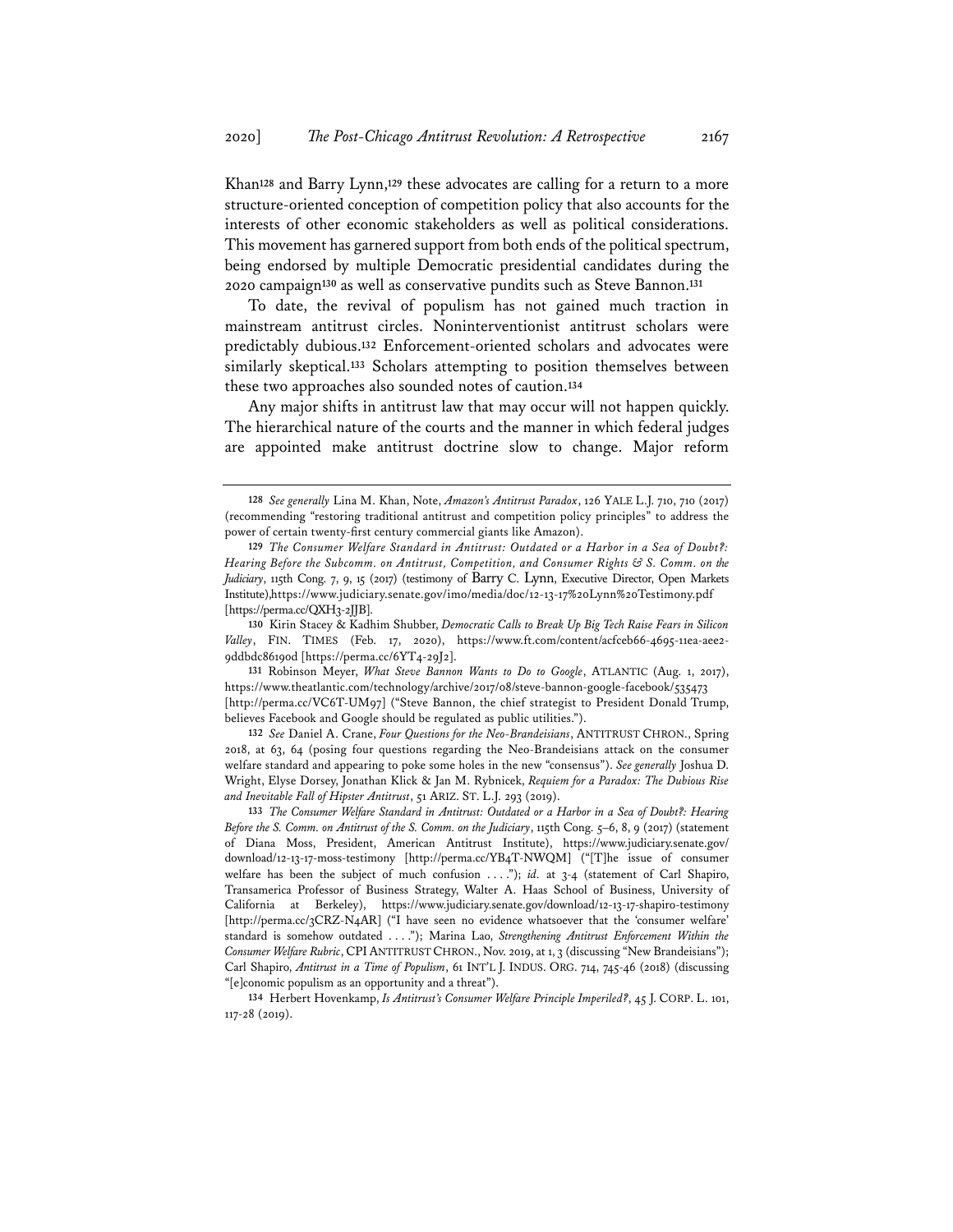legislation also takes time and is likely to be hard to enact in the current political environment. Only time will tell what the ultimate impact of this movement will be.

#### B. *The Growing Emphasis on Empiricism*

The development that seems almost certain to have a major impact on antitrust law is the growing emphasis on empirical analysis. The change is perhaps most evident in the 2010 Horizontal Merger Guidelines, which subordinated structural issues, such as market definition and market shares/concentration, that used to be the first considerations mentioned in previous versions of the Guidelines and instead emphasized evidence of adverse competitive effects.**<sup>135</sup>** Indeed, the Guidelines explicitly state that "[t]he Agencies' analysis need not start with market definition" when they can assess potential competitive harms using analytical tools that do not rely on market definition.**<sup>136</sup>** The growing emphasis was also apparent in the decision rejecting the U.S. government's attempt to block AT&T from acquiring Time Warner, which discounted a parameterized post-Chicago style bargaining model and instead credited an econometric regression analysis of prior instances of vertical integration in the market for multichannel television.**<sup>137</sup>**

The move towards empiricism may be regarded as the logical next step in antitrust analysis. As the history of the structure-conduct-performance paradigm reveals, antitrust's concern has always been on market performance and turned to structural inferences because direct data on market performance was generally unavailable. When direct evidence of performance became available, relying on it became preferable, particularly when there were multiple forces pushing in different directions and the net effect depends on which effects dominate. Indeed, this empiricism may be the more appropriate inheritor of the Harvard School tradition than the post-Chicago School.

# **CONCLUSION**

In some ways, framing antitrust debates as a fundamental conflict between Chicago and New Harvard or post-Chicago seems somewhat overdrawn. All of these Schools concur in rejecting the pluralist approach advocated by the Populist School and embrace economic welfare as the exclusive focus of antitrust law. The key differences lie in the types of economic analysis favored

**<sup>135</sup>** *See* 2010 HMG, *supra* note 79 (listing the section discussing adverse competitive effects (section 2) well before the section on market concentration (section 5)).

**<sup>136</sup>** *Id.* § 4.

**<sup>137</sup>** United States v. AT&T, Inc., 916 F.3d 1029, 1036-42, 1045-47 (D.C. Cir. 2019).